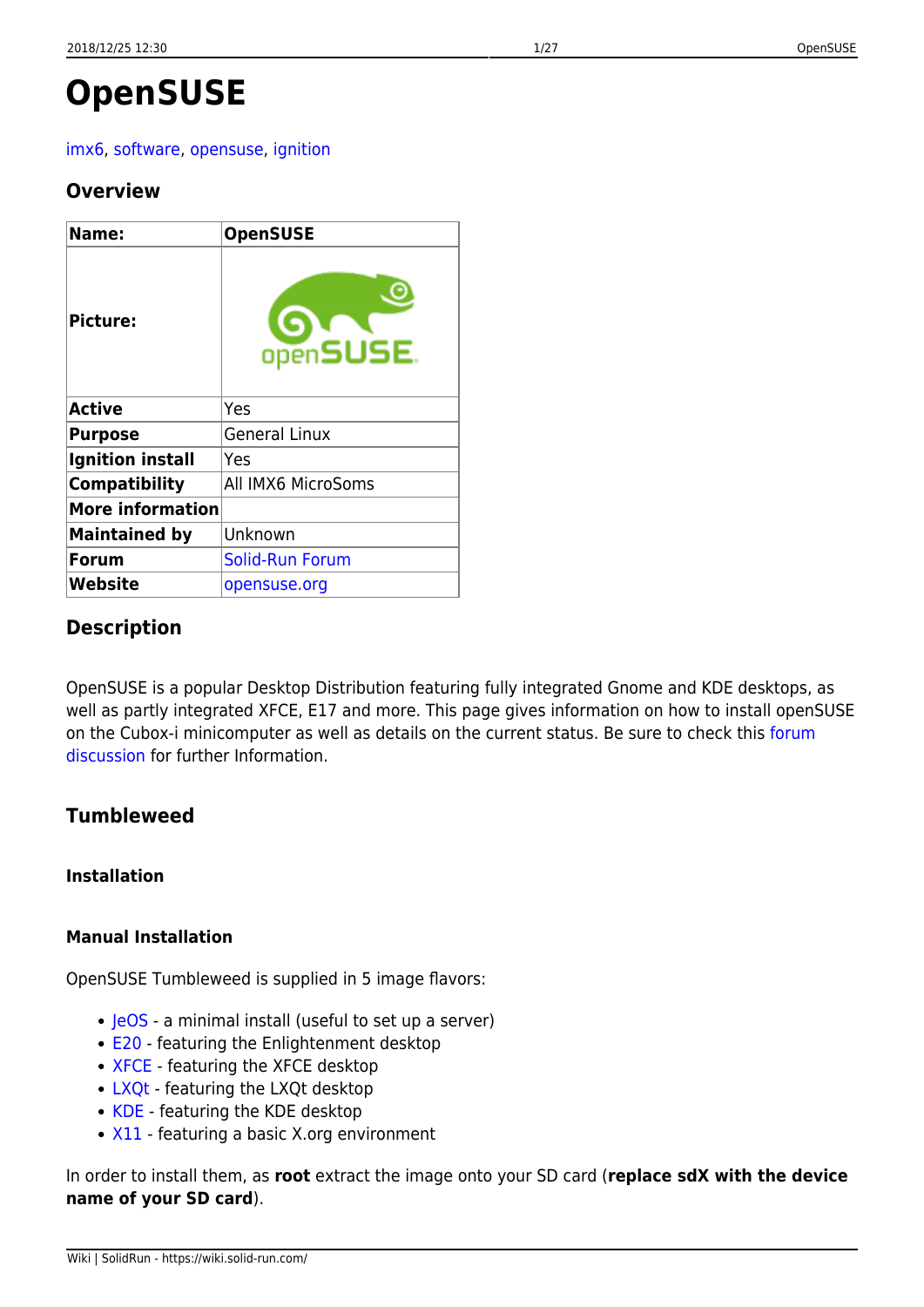xzcat [image].xz | dd bs=4M of=/dev/sdX iflag=fullblock oflag=direct; sync

**WARNING:** all previous data on the SD card will be lost. Check first if the device you have selected is really your SD card!

The command fdisk -l may help

After that, you are ready to boot. Insert the SD card with the openSUSE image into your board and optionally connect the board to your PC via serial port (helpful for debugging; USB-TTL serial cable needed).

For serial port connection, under Linux you can use screen.

```
sudo screen /dev/ttyUSB0 115200
```
If needed, connect the board to your monitor (via DVI/HDMI), and finally power on the board.

Ethernet is configured to request an IP via DHCP, so check your DHCP server for the board IP if used. Otherwise, to check the IP you may use

wicked ifstatus all

Default login is user→**root**, password→**linux**. It works on serial console, via ssh (ssh XXX.XXX.XXX.XXX - l root where XXX.XXX.XXX.XXX is the local IP address of your board), via GUI.

For security reasons, you may decide to have sshd listen to a non-standard port and forbid **root** login. To do so, edit /etc/ssh/sshd\_config, in particular the options Port XXXX where 'XXXX' is the port number and PermitRootLogin yes/no set to 'no'.

#### **Boot from external hard drive**

The easiest way to do that is probably to connect the hard drive and the SD card (already gone through the first boot) to your PC at the same time. **Do not mount them**, just check the device name with

fdisk -l

Let's assume that /dev/sdb represents your hard drive and /dev/sdc the SD card. Then execute

sudo dd bs=4M if=/dev/sdc of=/dev/sdb iflag=fullblock oflag=direct

**WARNING:** dd will wipe all data on the output device, so act carefully!

Once the operation is complete, just use any partition manager to expand the root partition to your preferred size and eventually create a separate home partition.

After partitioning, edit /etc/fstab according to your effective situation. For example:

#/dev/disk/by-id/mmc-00000 0xa12853e0-part2 / ext4 noatime,nobarrier 1 1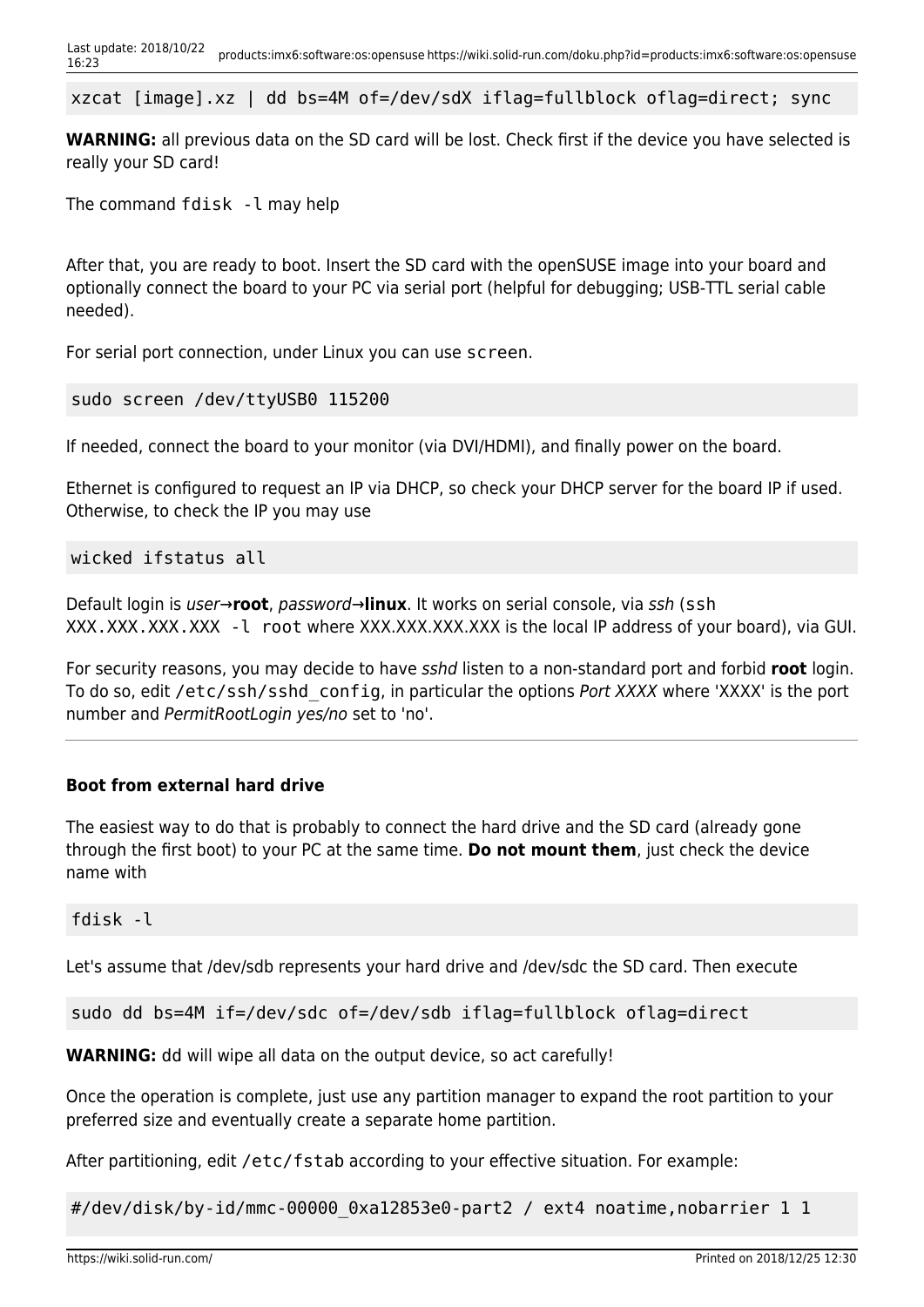```
#/dev/disk/by-id/mmc-00000_0xa12853e0-part1 /boot ext3 defaults 1 2
#/dev/disk/by-id/mmc-00000 0xa12853e0-part3 swap swap defaults 0 0
/dev/sda2 / ext4 noatime,nobarrier 1 1
```

```
/dev/sda1 /boot ext3 defaults 1 2
/dev/sda3 swap swap defaults 0 0
/dev/sda5 /home ext4 defaults 1 2
```
Now you should make u-boot point to the external hard drive at boot time. To do so, connect the SD card to your PC and mount the BOOT partition. Open boot.script with your favorite text editor and change the setenv bootargs line from something like

```
setenv bootargs "root=/dev/disk/by-id/mmc-00000_0xa12853e0-part2
loader=uboot disk=/dev/disk/by-id/mmc-00000_0xa12853e0 resume=/dev/disk/by-
id/mmc-00000 0xa12853e0-part3 loglevel=3 splash=silent plymouth.enable=0
console=ttymxc0,115200n8 ${append}"
```
to

setenv bootargs "root=/dev/sda2 loader=uboot disk=/dev/sda resume=/dev/sda3 loglevel=3 splash=silent plymouth.enable=0 console=ttymxc0,115200n8 \${append}"

where sda2 is the root partition, sda is the external device name, sda3 is the swap partition.

Convert boot. script into boot. scr with mkimage (in openSUSE this tool is available through the u-boot-tools package.

```
sudo mkimage -A arm -O linux -T script -C none -a 0 -e 0 -d
/path/to/boot.script /path/to/boot.scr
```
At this point you are ready. Connect the external hard drive to your cubox-i, insert the SD card and plug the power.

Should you not want wish to have a separate partition for /boot, there is an alternative method. First prepare the hard drive with all partitions defined and formatted, then connect it to your cubox-i and power this on. To copy the root file system, follow these steps (assuming that it must be copied to /dev/sda1:

```
mkdir /tmp/source /tmp/target
sudo mount /dev/mmcblk0p2 /tmp/source
sudo mount /dev/mmcblk0p1 /tmp/source/boot
sudo mount /dev/sda1 /tmp/target
(cd /tmp/source; sudo tar --backup -c *) |sudo tar -C /tmp/target -xv
```
After that, just follow the /etc/fstab and mkimage steps described above.

#### **Packman**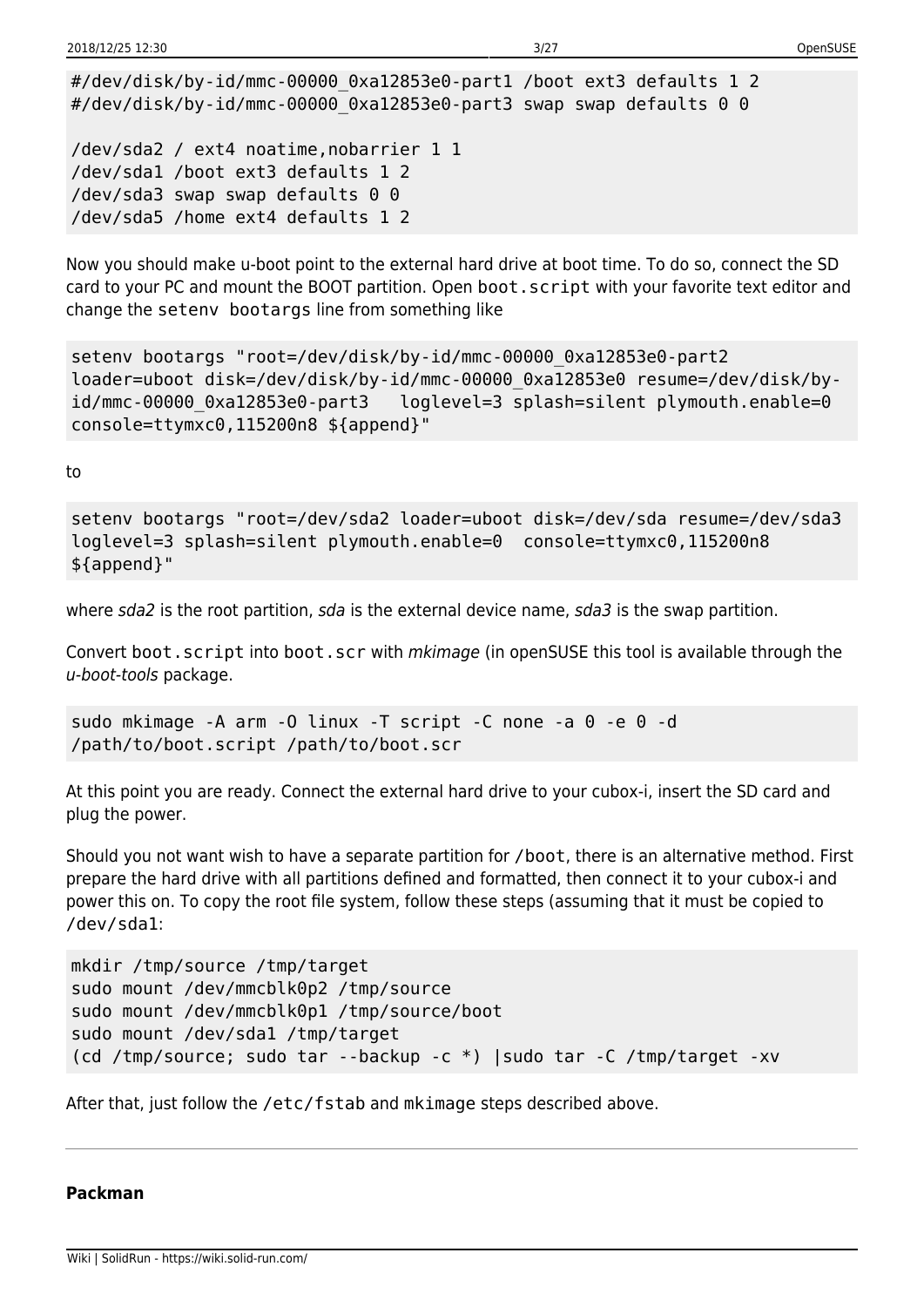Packman offers various additional packages for openSUSE, especially but not limited to multimedia related applications and libraries that are on the openSUSE Build Service application blacklist. It's the largest external repository of openSUSE packages. Packman for ARM is comprised of the following three repositories:

- Essentials: provides codecs and audio and video player applications, to fulfill the most essential needs
- Multimedia: contains many more multimedia related applications
- Extra: additional non multimedia related applications, mostly network related

To add them, follow the instruction below:

```
sudo zypper ar -f
http://pmbs.links2linux.de:82/Essentials/openSUSE_Factory_ARM/ packman-
essentials
sudo zypper ar -f
http://pmbs.links2linux.de:82/Multimedia/openSUSE_Factory_ARM/ packman-
multimedia
sudo zypper ar -f http://pmbs.links2linux.de:82/Extra/openSUSE_Factory_ARM/
packman-extra
```
Then you will probably want to replace all currently installed packages with the versions provided by packman.

```
sudo zypper dup --from='packman-essentials'
sudo zypper dup --from='packman-multimedia'
sudo zypper dup --from='packman-extra'
```
# **JeOS Administration Via Webmin**

# **Installation**

To install Webmin, dowload the tar archive and extract its content.

```
wget http://www.webmin.com/download/webmin-current.tar.gz
tar -xvf webmin-current.tar.gz
```
Then move the content of the webmin-\${ver} to /usr/share/webmin and launch the installation procedure. Just substitute 'X.Y.Z' with the actual webmin version.

```
ver="X.Y.Z"
sudo mv webmin-${ver} -T /usr/share/webmin
sudo chown -R root:root /usr/share/webmin
sudo sh /usr/share/webmin/setup.sh
```
The distro is not automatically detected, so choose SuSE Linux and your preferred setup.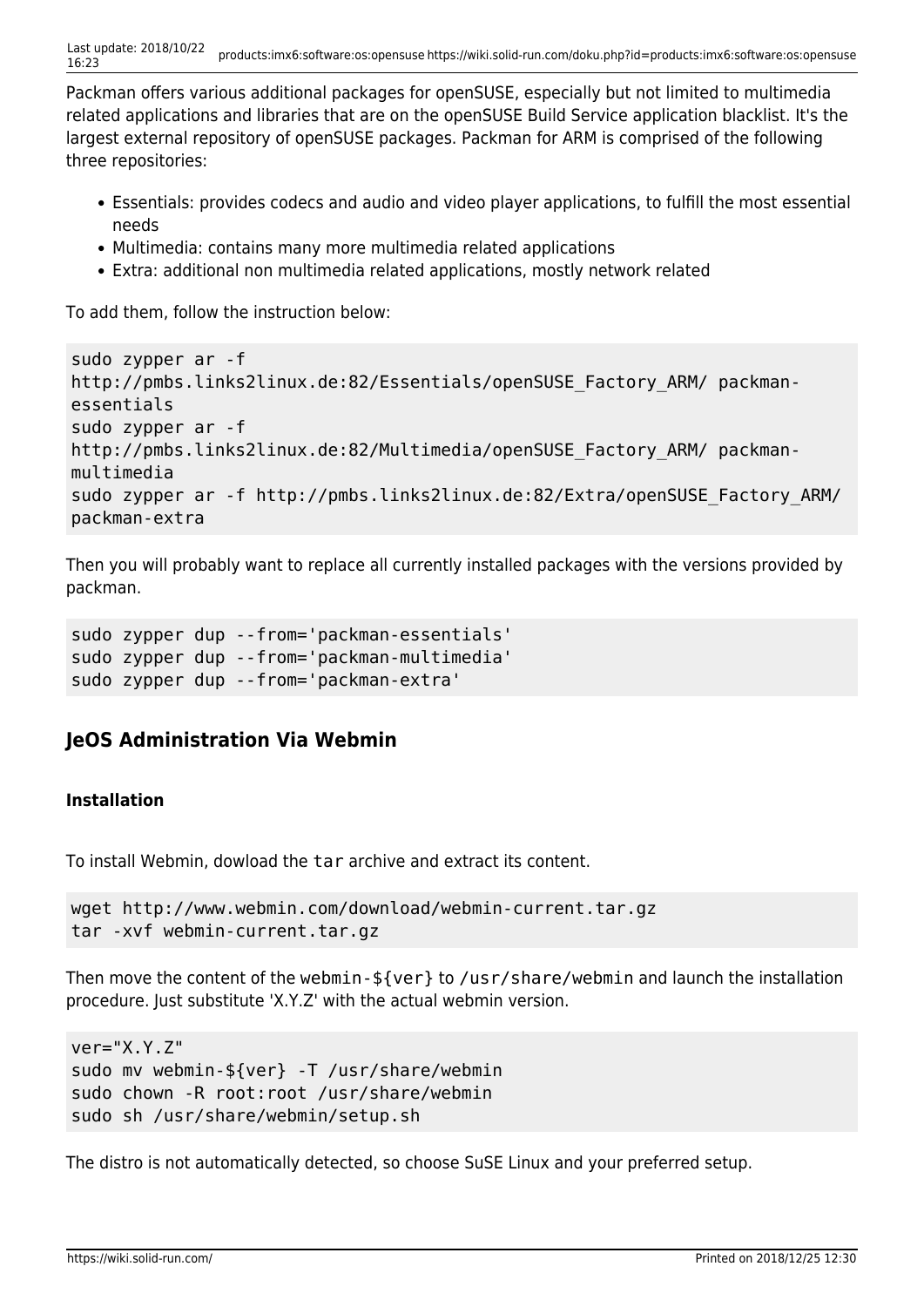# **Configuration of Apache for Internet access**

If you are accessing your Webmin server over the Internet, then you should definitely consider using SSL to prevent an attacker capturing your Webmin password. To do so, the simplest way install perl-Net-SSLeay and then enable SSL via the SSL Encryption of the Webmin configuration dashboard. By default Webmin uses a self-signed certificate located in /etc/webmin/miniserv.pem. We will be using this.

First install apache, make it start at boot time and then enable the necessary additional modules.

```
sudo zypper in apache2
sudo systemctl enable apache2
sudo a2enmod proxy
sudo a2enmod proxy_http
```
Then make it listen also on port 443. To do so, just add SSL to the Apache server flags and restart the server.

```
sudo vi /etc/sysconfig/apache2
```
APACHE\_SERVER\_FLAGS="SSL"

sudo systemctl restart apache2

You can check whether Apache is listening on port 443 with

netstat -ln | grep -E ':80|443'

You should get this result:

| tcp6 | $\Theta$ | 0 :::80 | . *<br>$\cdots$ | <b>LISTEN</b> |
|------|----------|---------|-----------------|---------------|
| tcp6 | $\Theta$ | 0:1:443 | $: : :$ *       | <b>LISTEN</b> |

# **Webmin In A Virtual Host Via A Proxy**

The virtual host configuration should look more or less like this:

```
<VirtualHost *:80>
     ServerName webmin.domain.com
         ServerAlias webmin.localdomain
     Redirect permanent / https://webmin.domain.com/
</VirtualHost>
<VirtualHost *:443>
         ServerName webmin.domain.com
         ServerAlias webmin.localdomain
         # SSL Engine Switch:
         # Enable/Disable SSL for this virtual host.
         SSLEngine on
```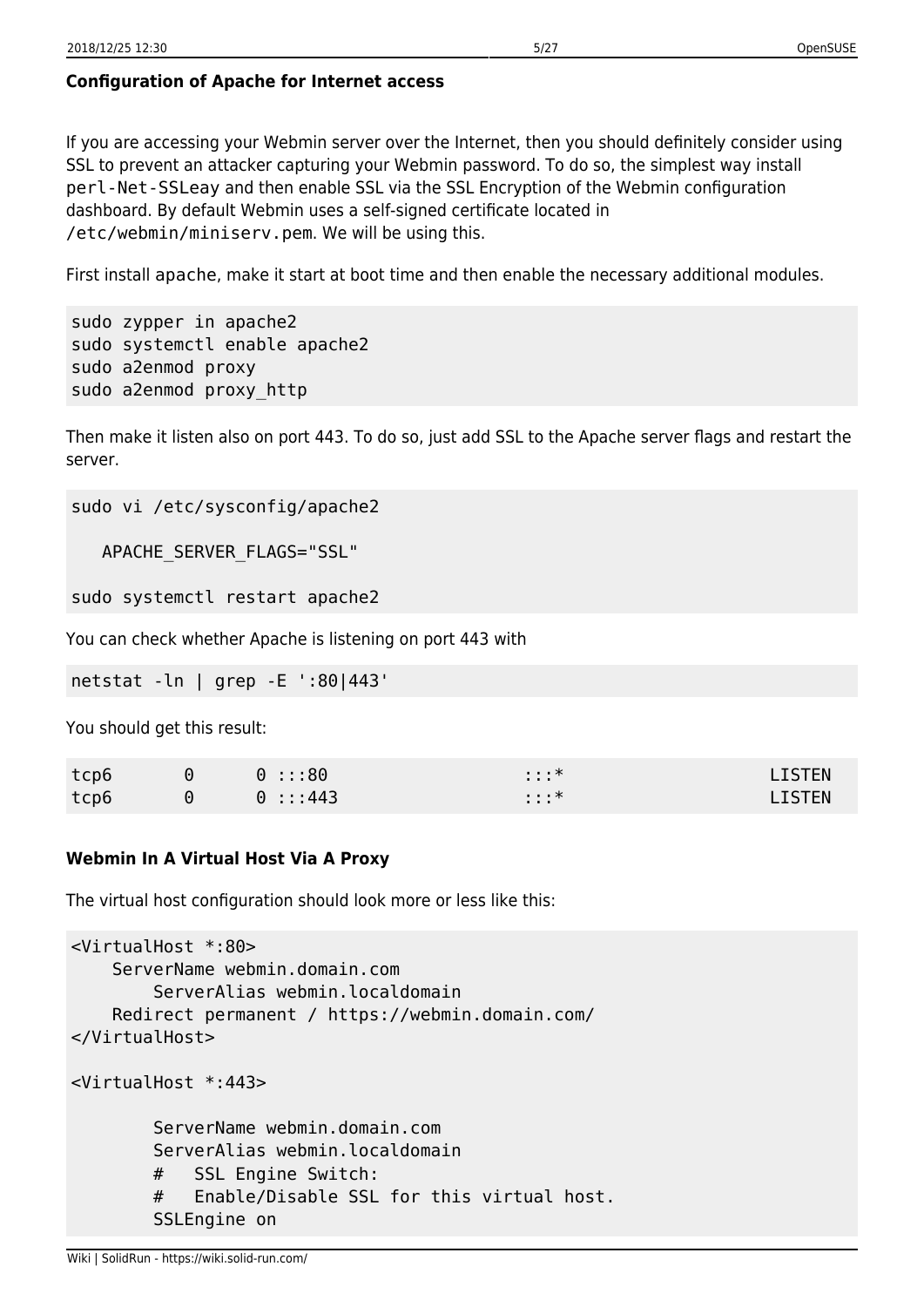```
 # You can use per vhost certificates if SNI is supported.
         SSLCertificateFile /etc/webmin/miniserv.pem
         SSLCertificateKeyFile /etc/webmin/miniserv.pem
        <Proxy *>
                 Require all granted
                 # For apache version 2.2 comment out the line above
                 # and uncomment the two lines below
                 #Order deny,allow
                 #Allow from all
         </Proxy>
         SSLProxyEngine On
         SSLProxyVerify none
         # Should you have issues with the certificate Common Name and Name
checks,
         # because webmin server uses different values than those of your
webserver,
         # you may decide to disable them (you may even decide to switch
off the
         # expiration check, in some cases)
         SSLProxyCheckPeerCN off
         SSLProxyCheckPeerName off
         #SSLProxyCheckPeerExpire off
         ProxyPass / https://localhost:10000/
         ProxyPassReverse / https://localhost:10000/
</VirtualHost>
```
Last but not least, you should add your server name (i.e.webmin.domain.com) and server alias (webmin.localdomain) as trusted referrers by adding this line to /etc/webmin/config.

referer=webmin.domain.com webmin.localdomain

# **Webmin In A Sub-Directory Via A Proxy**

Alternatively, if you prefer to access via a sub-directory of your host, just add to the host .conf file the same directives above with proper ServerName value (e.g. yourdomain.com) and modified ProxyPass directives as such:

ServerName domain.com

```
ProxyPass /webmin https://localhost:10000/
ProxyPassReverse /webmin https://localhost:10000/
ProxyPass /webmin/ https://localhost:10000/
ProxyPassReverse /webmin/ https://localhost:10000/
```
To complete the configuration, you should modify /etc/webmin/config as follows:

referer=domain.com webprefix=/webmin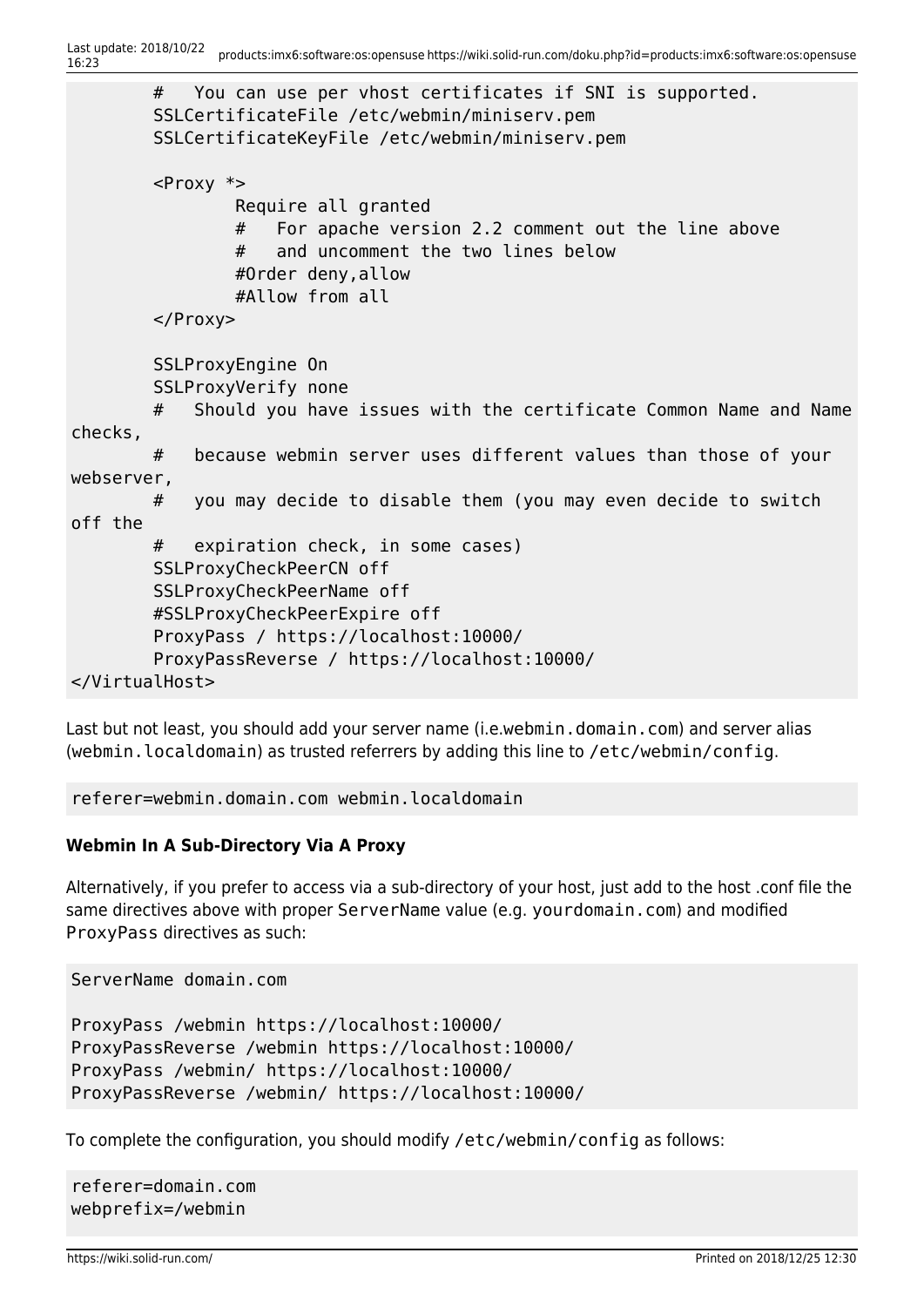```
webprefixnoredir=1
```
Finally, add the line cookiepath=/webmin to /etc/webmin/miniserv.conf and restart webmin by running /etc/webmin/restart.

# **Setup Of An SFTP Server**

The easiest way to setup an SFTP server is to make use of the option ChrootDirectory of sshd. To setup the chroot directory, you need to edit /etc/ssh/sshd config and first of all make sure to use the internal SFTP server. Comment out any reference to /usr/lib/ssh/sftp-server.

```
# override default of no subsystems
#Subsystem sftp /usr/lib/ssh/sftp-server
Subsystem sftp internal-sftp
```
In order to limit sftp access to certain users, you could make use of a "Match rule block". Any setting located after the match rule will apply only to that user/group (so make sure it is at the bottom of the configuration file). For instance, a match rule block could look like this:

```
Match group sftponly
    ForceCommand internal-sftp
    ChrootDirectory /home/%u
    X11Forwarding no
    AllowTcpForwarding no
```
In the example above:

- All users belonging to the *sftponly* group will be able to connect to your host via SFTP only.
- The ForceCommand option must always be the first of the block and makes sure that the restricted users can only use the SSHD for SFTP, so they don't have the possibility of opening a regular SSH session. This means that if your user is caught by the rule, you won't be able to login via ssh and SSHD will return a message like:

This service allows sftp connections only. Connection to host closed.

- The ChrootDirectory option sets the new root directory for this user. %u can be used as username replacement and %h can be used for path to home directory. The use of %u is strongly recommended, especially if you are going to create separate users only for SFTP, without local login.
- X11Forwarding and AllowTcpForwarding are both set to no, to prevent the user from forwarding ports or starting remote X applications.

Save and reload the configuration with:

```
sudo rcsshd reload
```
The ChrootDirectory must be owned by the SFTP user and its permissions must be set to 700 (that is the SFTP user can read, write and execute; anybody else has no permissions) or 750 (that is the SFTP user can read, write and execute; group can read and execute; others have no permissions). Its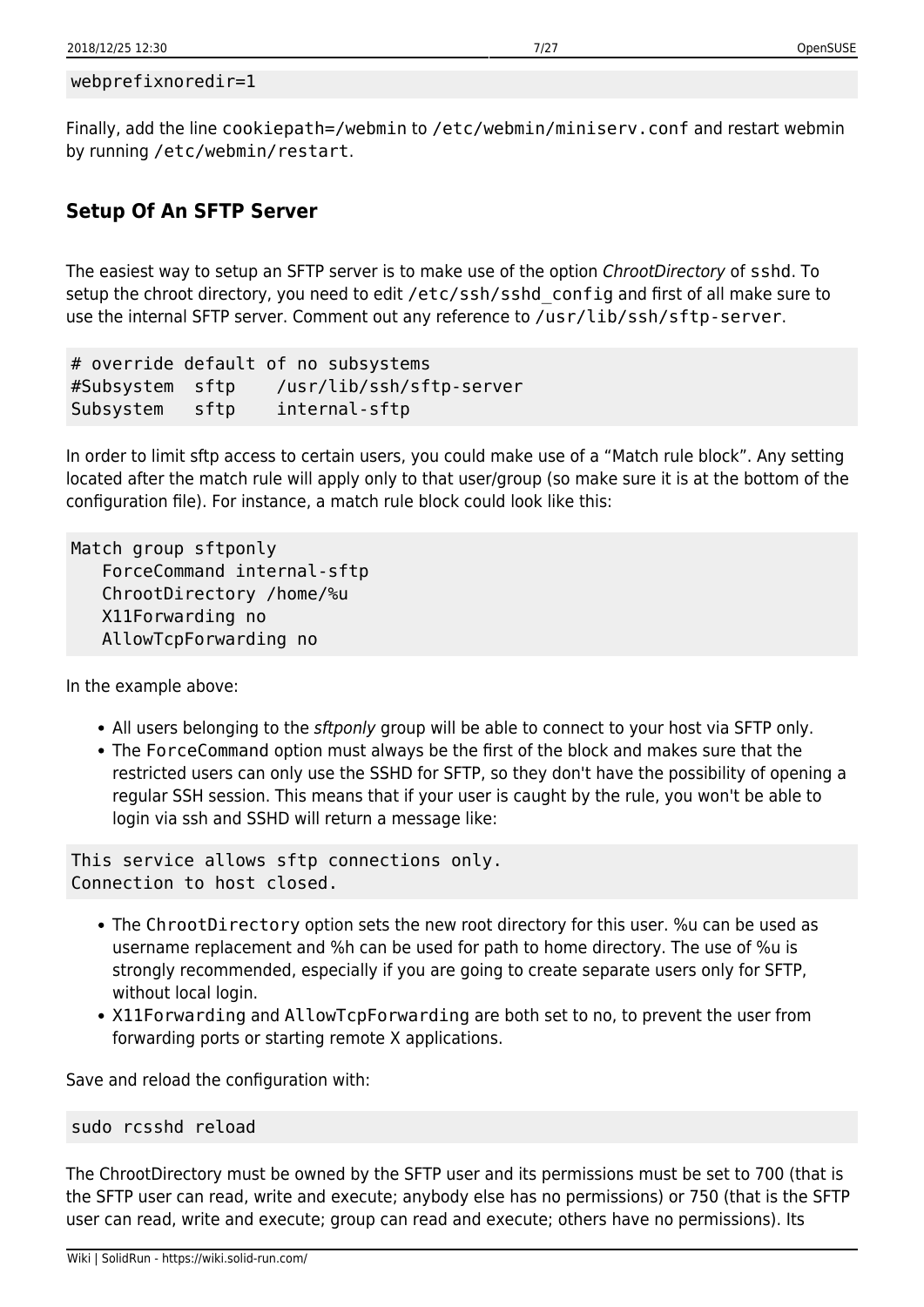parent directory must be owned by root.

For further information, you can refer to [https://en.wikibooks.org/wiki/OpenSSH/Cookbook/File\\_Transfer\\_with\\_SFTP.](https://en.wikibooks.org/wiki/OpenSSH/Cookbook/File_Transfer_with_SFTP)

#### **Example 1 (regular users with access to regular directories)**

Let's say you have a system with user1, user2, user3, etc. If you want to enable SFTP for them with the ability to surf a dedicated /sftp/user\_name directory, follow these steps:

sudo groupadd sftponly example the sftponly group sudo usermod -aG sftponly user1 #add user1 to the sftponly group. Repeat for all necessary users sudo mkdir -p /sftp/user1 #create /sftp/user1 directory. Repeat for all necessary users sudo chown user1:sftponly /sftp/user1 #change ownership of user1's sftp directory. Repeat for all necessary users sudo chmod 700 /sftp/user1  $#$ change permissions of user1's sftp directory. Repeat for all necessary users

Then edit /etc/ssh/sshd\_config setting the right sftp subsystem (see above) and defining the right "Match rule block".

Match group sftponly ForceCommand internal-sftp ChrootDirectory /sftp/%u X11Forwarding no AllowTcpForwarding no

#### **Example 2 (alternate SFTP user with access to a veracrypt volume)**

Let's say you have a veracrypt encrypted volume that you want to access via SFTP but at the same time you don't want to give up the possibility to login via ssh. In this case you may decide to create an alternate user specific for the purpose.

| sudo useradd -M -g sftponly -s /sbin/nologin sftp user | #create the        |
|--------------------------------------------------------|--------------------|
| sftp user belonging to the sftponly group,             | #without a home    |
| directory and with no login permissions                |                    |
| sudo passwd sftp user                                  | #assign a password |
| to the newly created user                              |                    |

Then, if already mounted, unmount the veracrypt archive with veracrypt -d /path/to/file/volume\_file and, if necessary change the volume file permissions and/or location so that it becomes accessible to sftp user. You can finally mount it to your preferred location (/sftp/sftp\_user for example) as sftp\_user (note: the actual veracrypt command line options can vary depending on how you created the encrypted volume).

sudo -u sftp\_user veracrypt -k "" --pim 0 --protect-hidden=no --fsoptions=iocharset=utf8 /path/to/file/volume\_file /sftp/sftp\_user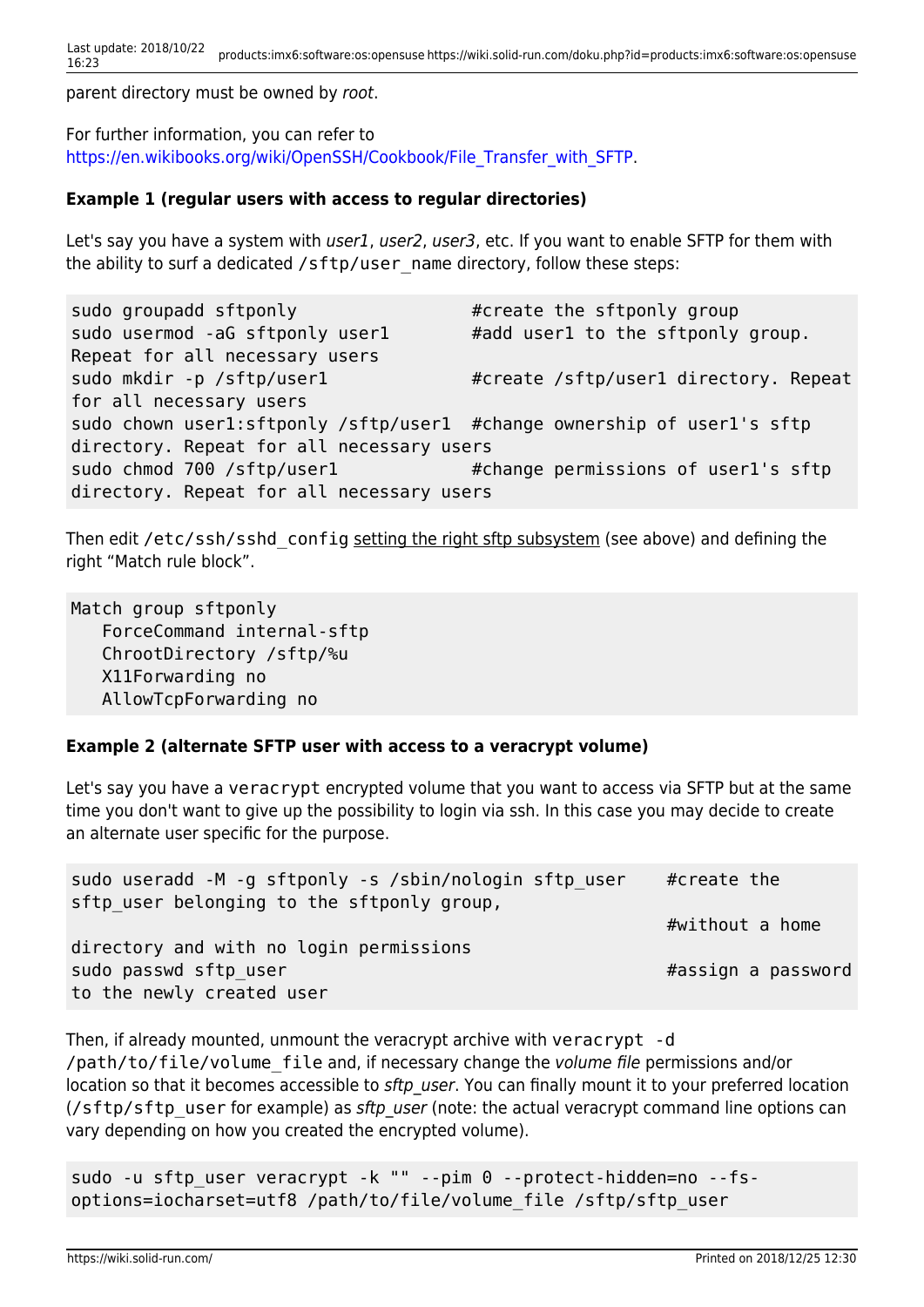.

If you want to pass to veracrypt also the volume password with the -p "PASSWORD" option, it would be safer not to log the command in the bash history. In openSUSE the bash variable HISTCONTROL is set by default to ignoreboth, which tells bash not to log commands that start with spaces or repeated commands. If you changed that behaviour, you can obtain the same result by appending

```
; history -d $((HISTCMD-1))
```
to the command line. For example:

```
veracrypt [LIST OF OPTIONS]; history -d $((HISTCMD-1))
```
Veracrypt mounts the volume with permissions set to 700 and ownership set to the user who launched to command (in the example above we used sudo -u to switch user), so it has all required features to be an SFTP ChrootDirectory.

So at this point we just need to edit /etc/ssh/sshd\_config setting the right sftp subsystem (see above) and defining the right "Match rule block".

Match group sftponly ForceCommand internal-sftp ChrootDirectory /sftp/%u X11Forwarding no AllowTcpForwarding no

Should you require to perform a fsck on the veracrypt volume, just unmount the volume with

veracrypt -d /path/to/file/volume\_file

Then with the following command you can decrypt it without mounting it.

```
veracrypt -k "" --pim 0 --protect-hidden=no /path/to/file/volume_file --
filesystem=none
```
Find out where the volume is mapped with veracrypt  $-1$ . You should get a similar output:

1: /path/to/file/volume\_file /dev/mapper/veracrypt1

Now you have all required information to run fsck.

sudo fsck -f /dev/mapper/veracrypt1

# **Setup Of A Nextcloud Server**

# **Installation**

Nextcloud is available in the distribution repository. The installation of the nextcloud package will pull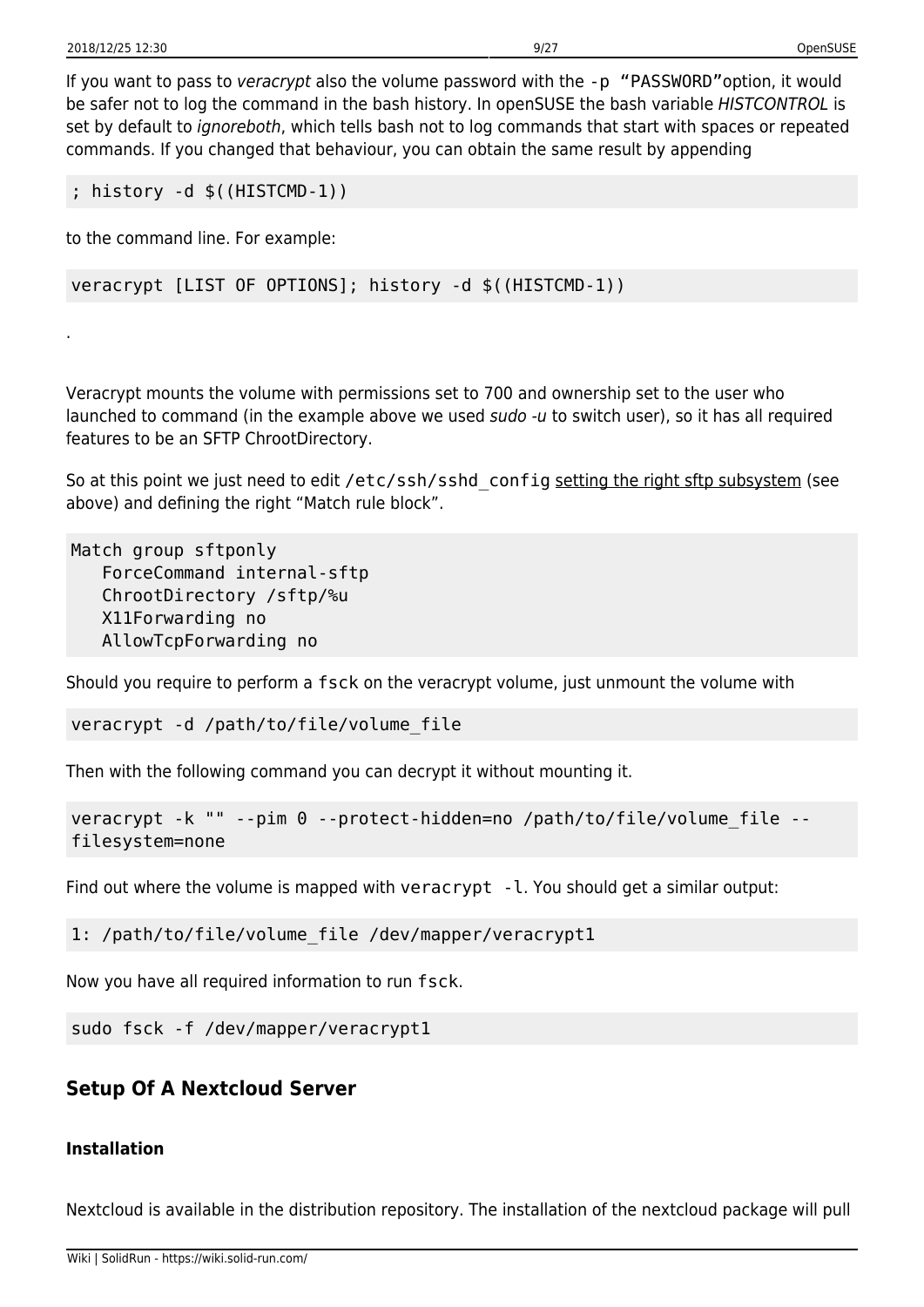Last update: 2018/10/22 16:23 products:imx6:software:os:opensuse https://wiki.solid-run.com/doku.php?id=products:imx6:software:os:opensuse

in Apache, MariaDB and a series of php modules. Not all php modules for optional features are installed together with the nextcloud package, so you can add them if needed.

sudo zypper in nextcloud sudo zypper in php-opcache php-dom php-bz2 php-intl php-exif php-APCu phpredis redis ffmpeg php-pcntl

Then enable MariaDB at boot and start the service.

```
sudo systemctl enable mysql
sudo systemctl start mysql
```
The root password is empty by default, so you should set one immediately.

mysqladmin -u root password new\_password # where new\_password represents the password you have chosen

Next step, you need to create a MariaDB database that can be managed by a Nextcloud-specific user.

mysql -u root -p # you will be prompted for your MariaDB root password

CREATE DATABASE nextcloud\_db; # where nextcloud db is the name of the database GRANT ALL ON nextcloudb.\* TO nc\_user@localhost IDENTIFIED BY 'password'; # where nc\_user is the name of Nextcloud-specific # user and 'password' is the password you would # like to assign to it

Then you can pass to fine-tuning php.ini located in /etc/php7/apache2/. For example, you may decide to change the following default values.

```
post max size = 8Mupload max filesize = 2Mmax file uploads = 20max input time = 60max execution time = 30session.gc maxlifetime = 1440memory limit = 128M
```
For example:

```
post max size = 50Gupload max filesize = 25Gmax file uploads = 200max input time = 3600
max execution time = 3600
session.gc maxlifetime = 3600
memory limit = 512M
```
Also make sure you enable OPcache in php. ini. Please note: all options are already there but may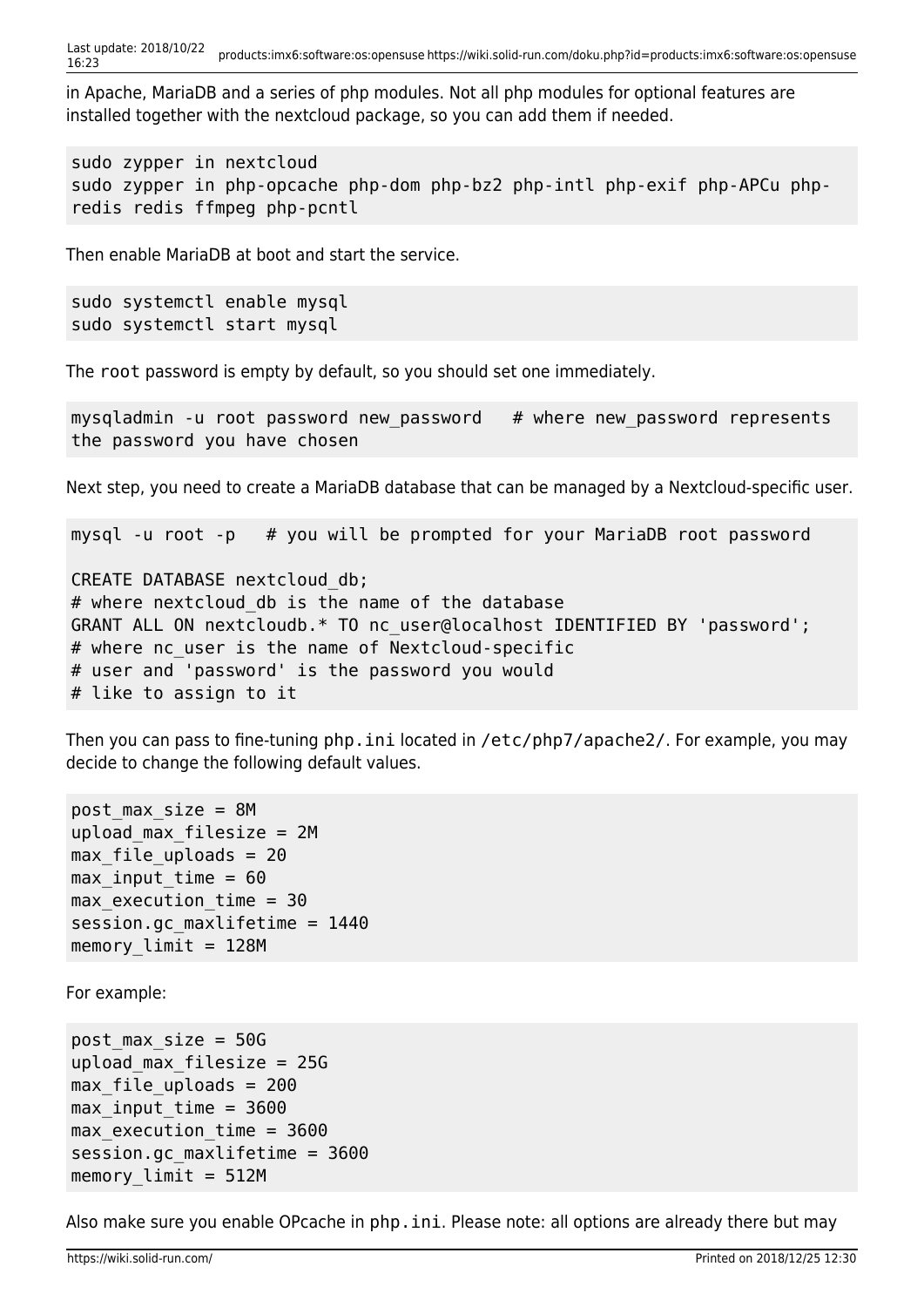have been commented out with a ; or may be set to a different value:

```
opcache.enable=1
opcache.enable_cli=1
opcache.interned_strings_buffer=8
opcache.max_accelerated_files=10000
opcache.memory_consumption=128
opcache.save_comments=1
opcache.revalidate_freq=1
```
Finally, setup Apache. First of all, enable the required modules.

```
sudo a2enmod php7
sudo a2enmod rewrite
sudo a2enmod headers
sudo a2enmod env
sudo a2enmod dir
sudo a2enmod mime
sudo a2enmod ssl
```
Then prepare the server directives. Below you can find an example where Nextcloud is accessed via www.domain.com/nextcloud. SSL encryption is enforced for security reasons.

```
<VirtualHost *:80>
     ServerName www.domain.com
     ServerAlias domain.com
     Redirect permanent / https://www.domain.com/
</VirtualHost>
<VirtualHost *:443>
     ServerName www.domain.com
     ServerAlias domain.com
     DocumentRoot "/srv/www/htdocs"
     # SSL Engine Switch:
     # Enable/Disable SSL for this virtual host.
     SSLEngine on
     # You can use per vhost certificates if SNI is supported.
     SSLCertificateFile /path/to/certificate/certificate.pem
     SSLCertificateKeyFile /path/to/key/privkey.pem
         Alias /nextcloud "/srv/www/htdocs/nextcloud/"
         <Directory "/srv/www/htdocs/nextcloud">
         Options +FollowSymLinks
         AllowOverride All
         <IfModule mod_dav.c>
         Dav off
         </IfModule>
         <IfModule mod_headers.c>
```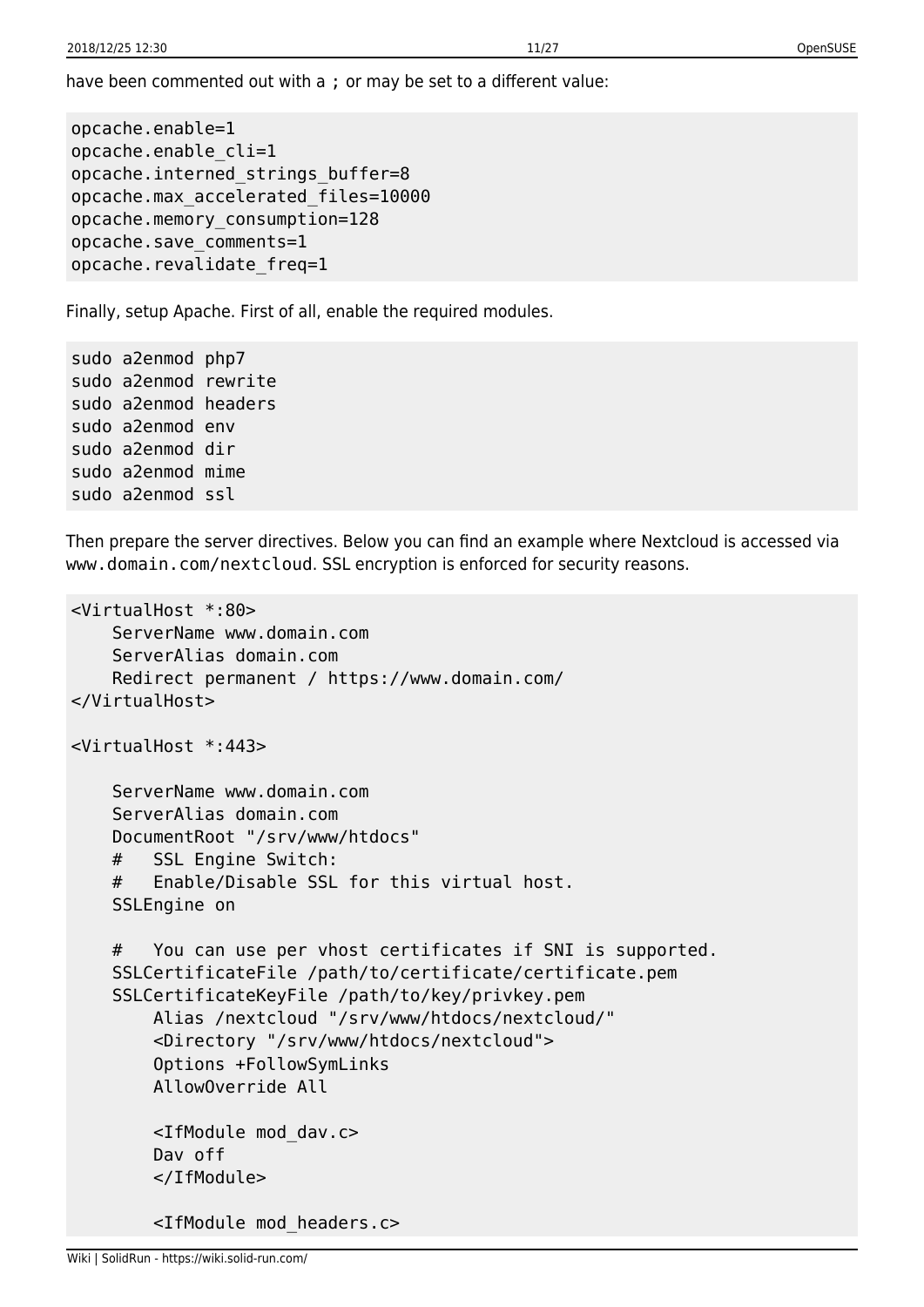```
 Header always set Strict-Transport-Security "max-age=15768000;
includeSubDomains; preload"
         </IfModule>
         SetEnv HOME /srv/www/htdocs/nextcloud
         SetEnv HTTP_HOME /srv/www/htdocs/nextcloud
         </Directory>
         <Directory "/srv/www/htdocs/nextcloud/data/">
           # just in case if .htaccess gets disabled
          Require all denied
         </Directory>
</VirtualHost>
```
Once done, add your domain(s) to the list of trusted domains by adding the following to the config array in /srv/www/htdocs/nextcloud/config/config.php.

```
'trusted_domains' =>
   array (
    0 \Rightarrow 'www.domain.com',
     1 => 'www.otherdomain.com',
   ),
```
Then enable Apache at boot and start the service.

sudo systemctl enable apache sudo systemctl start apache

At this point you are almost done. Now that everything is configured on the server, open a browser and visit <https://www.domain.com/nextcloud>. You will be prompted to create an admin account. In addition you will need to fill in the details for the database. In our example:

- the database user is nc user
- the password is the one you created with the user
- the host and port are *localhost:3306* (unless you defined a different port for MariaDB)
- $\bullet$  the database name is nextcloudb

Click Finish Installation and you have a working installation of Nextcloud.

# **Cache optimization**

Since you will most likely use your Cubox-i just for a private home server it is not necessary to setup Memcached, the best option is to configure APCu for local data caching and Redis to cache transactional file locking. Let us first setup redis using its configuration example as a guide.

sudo cp /etc/redis/default.conf.example /etc/redis/nextcloud.conf sudo chown root:redis /etc/redis/nextcloud.conf

Then edit /etc/redis/nextcloud.conf as follows.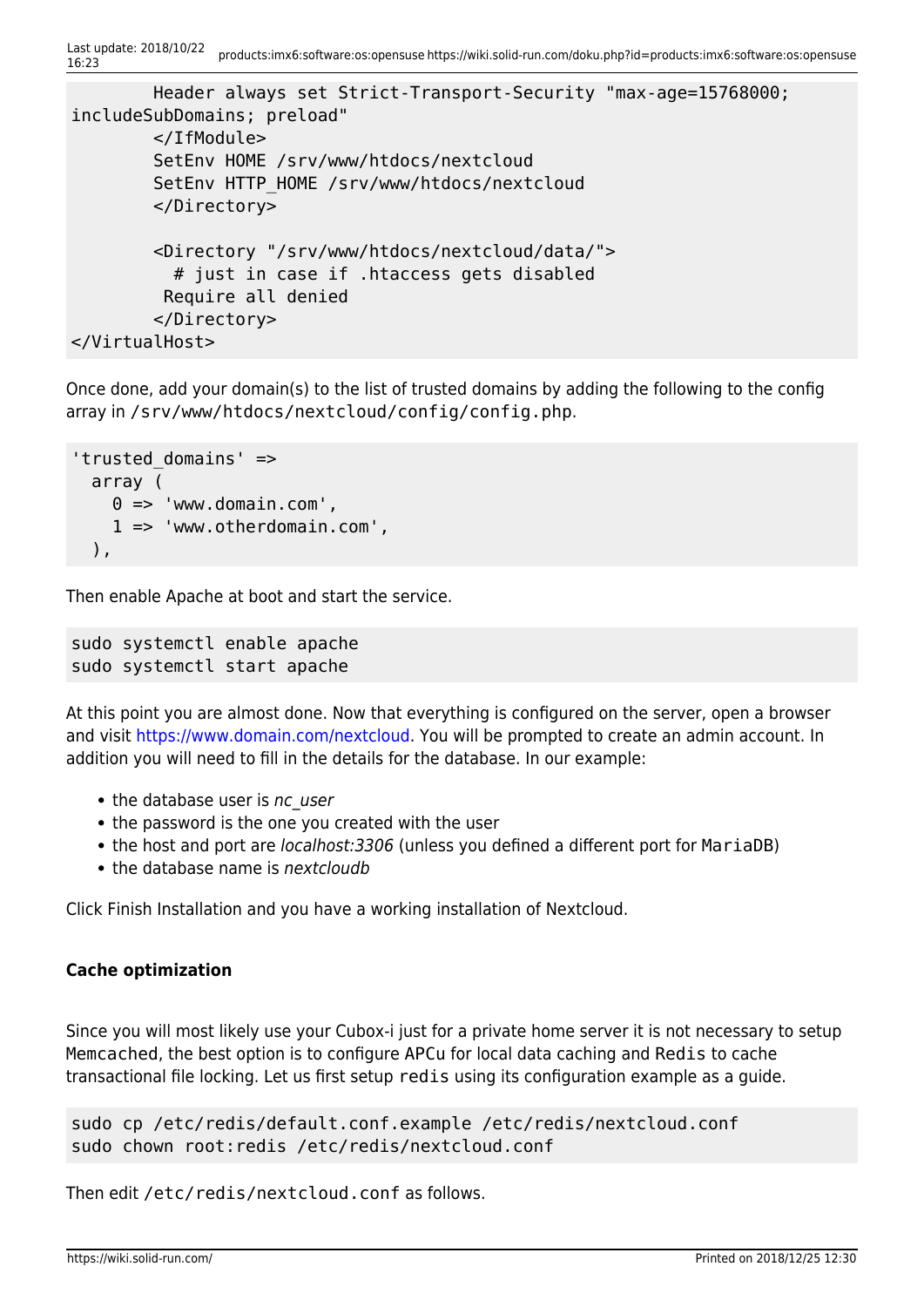```
unixsocketperm 770 # Uncomment this line
pidfile /var/run/redis/nextcloud.pid
logfile /var/log/redis/nextcloud.log
dir /var/lib/redis/nextcloud/
daemonize no
port 6379 # Each instance should be running on a different port.
```
Then you need to create the database directory, add wwwrun to the redis group and enable/start redis.

```
sudo install -d -o redis -g redis -m 0750 /var/lib/redis/nextcloud
sudo usermod -a -G redis wwwrun
sudo systemctl enable redis@nextcloud
sudo systemctl start redis@nextcloud
```
Then add the following to the config array in /srv/www/htdocs/nextcloud/config/config.php.

```
'memcache.local' => '\\OC\\Memcache\\APCu',
'memcache.locking' => '\\OC\\Memcache\\Redis',
'redis' =>
array (
   'host' => 'localhost',
   'port' => 6379,
),
```
Finally restart Apache.

```
sudo systemctl restart apache
```
#### **Mount via davfs2**

Nextcloud supports Web Distributed Authoring and Versioning protocol and a WebDAV share can be mounted vis davfs2. davfs2 is indeed a FUSE file system driver that allows you to mount a WebDAV server as a local file system, like a disk drive. This way applications can access resources on a Web server without knowing anything about HTTP or WebDAV. davfs2 is not provided by the standard repositories, so you should first enable the filesystems repository hosted at the openSUSE Build Service (OBS). Then refresh the repos and finally install davfs2.

```
sudo zypper ar -f
http://download.opensuse.org/repositories/filesystems/openSUSE_Tumbleweed/
filesystems
sudo zypper ref
sudo zypper in davfs2
```
Use mount to mount the WebDAV share.

sudo mount -t davfs -o noexec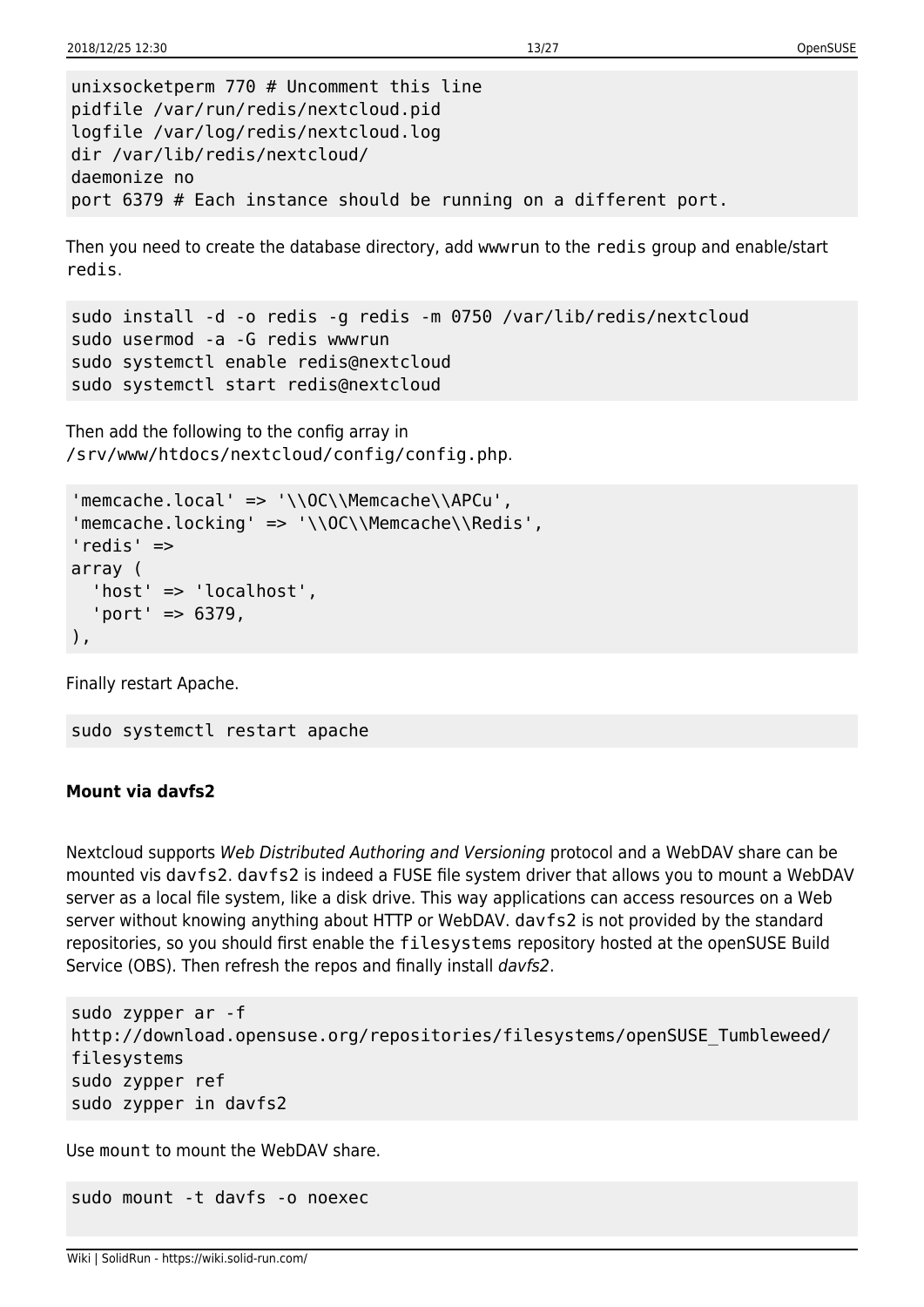```
Last update: 2018/10/22
```
https://www.domain.com/nextcloud/remote.php/webdav/ /mnt/dav/

You will be prompted for user id and password.

```
Please enter the username to authenticate with server
https://www.domain.com/nextcloud/remote.php/webdav/ or hit enter for none.
   Username: nextcloud_user
Please enter the password to authenticate user nextcloud user with server
https://www.domain.com/nextcloud/remote.php/webdav/ or hit enter for none.
   Password:
/sbin/mount.davfs: warning: the server does not support lock
```
Use umount to unmount the WebDAV share.

```
sudo umount /mnt/dav
/sbin/umount.davfs: waiting while mount.davfs (pid XXXX) synchronizes the
cache .. OK
```
# **Mount via fstab**

To mount via fstab, just add the following line to /etc/fstab:

```
https://www.domain.com/nextcloud/remote.php/webdav/ /mnt/dav/ davfs
user, rw, noauto 0 0
```
With the noauto option the share will be mount manually, whereas with the user option you allow normal users to mount it. At this point you can use mount /mnt/dav/ without sudo, but be aware: a normal user must also belong to the davfs2 group for the command to be successful. You can achieve that by issuing the following command:

sudo usermod -a -G davfs2 username

Otherwise, you will get the following error message:

/sbin/mount.davfs: user username must be member of group davfs2

You can restrict mounting permissions to a specific user by appending the uid= and gid= options to the fstab mount directive. For example:

https://www.domain.com/nextcloud/remote.php/webdav/ /mnt/dav/ davfs user, rw, noauto, uid=user id, gid=group id 0 0

When mounting the WebDAV share as normal user, you could get the following error message:

/sbin/mount.davfs: program is not setuid root

/sbin/mount.davfs is just a symbolic link to /usr/sbin/mount.davfs. You can set the SUID bit via chmod.

sudo chmod u+s /usr/sbin/mount.davfs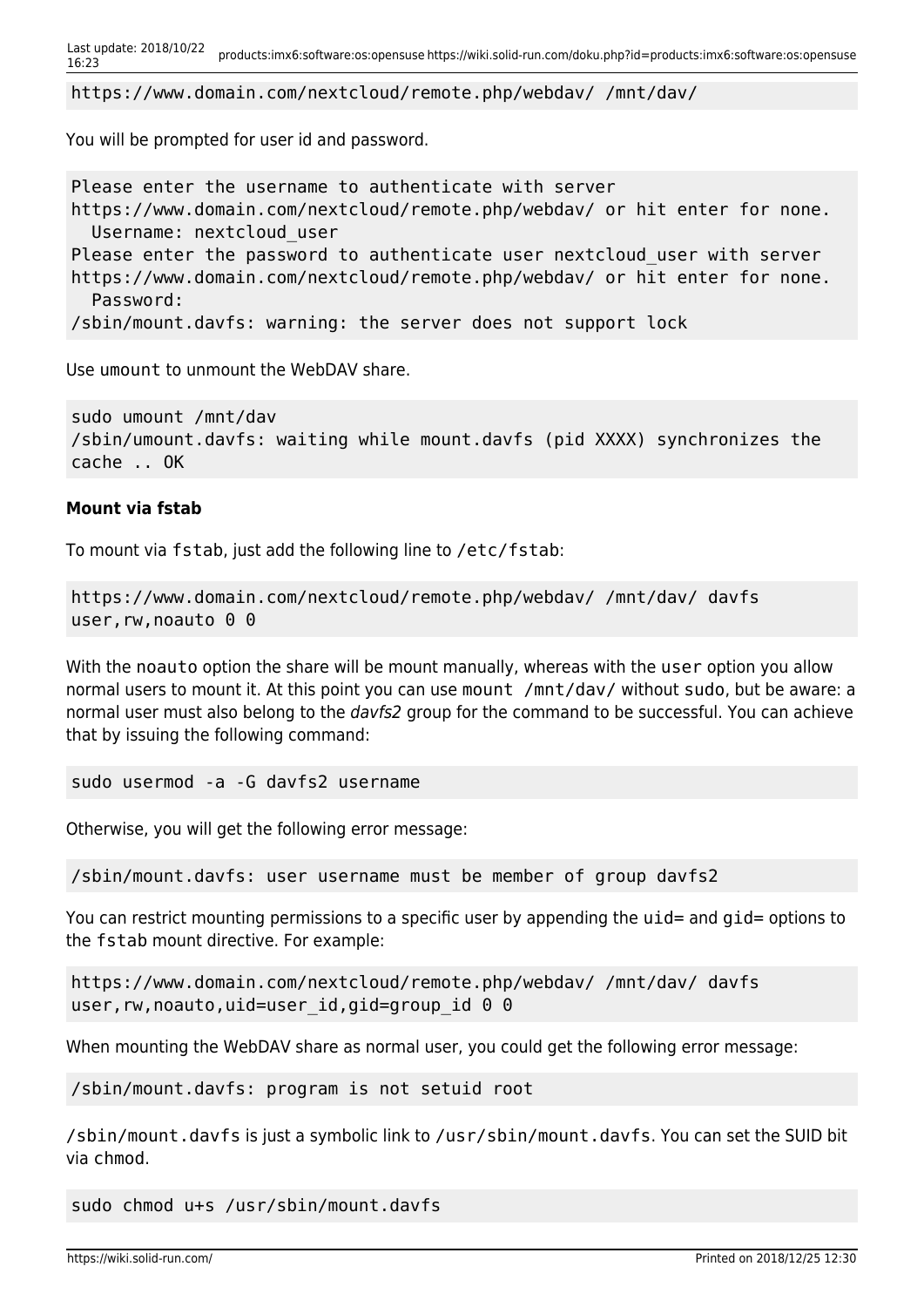If you prefer not to be prompted for user id and password, you can store such information in /etc/davfs2/secrets (for system-wide configuration) or in ~/.davfs2/secrets (for userspecific configuration. Create it, if missing). Just add the following line:

https://www.domain.com/nextcloud/remote.php/webdav/ nextcloud\_user password

#### **Issues with certificates**

If the common name of the SSL certificate you are using does not match that of your domain (e.g. because you are connecting via loopback interface 127.0.0.1 or via a private network IP address) the mount operation will require additional input:

/sbin/mount.davfs: the server certificate does not match the server name [...] Accept certificate for this session? [y,N] y

To fix it, edit /etc/davfs2/davfs2.conf (for system-wide configuration) or ~/.davfs2/davfs2.conf (for user-specific configuration. Create it, if missing) add the following line:

trust server cert /etc/davfs2/certs/my cert.pem

Then copy your certificate to /etc/davfs2/certs/. If you are using a self-signed certificate, and consequently the certification authority is not trusted, you get a different message:

/sbin/mount.davfs: the server certificate is not trusted [...] Accept certificate for this session? [y,N] y

To fix it, follow the instructions above, but use the trust\_ca\_cert option, instead.

trust ca cert /etc/davfs2/certs/my cert.pem

# **Setup Of A Mail Server (using Postfix, Dovecot and MariaDB)**

#### **Prerequisites**

For this tutorial it is assumed that you own a root domain (yourdomain.com), a subdomain (FQDN) to be associated to the mail server (mail.yourdomain.com) and that you have set up an MX record pointing to the aforementioned subdomain. First of all, install all necessary packages.

zypper in postfix postfix-mysql dovecot dovecot-backend-mysql mariadb mariadb-client

#### **Preparation of MariaDB database**

After you have set up MariaDB following the instructions in the [openSUSE wiki,](https://en.opensuse.org/SDB:LAMP_setup#Setting_up_MariaDB) you can create the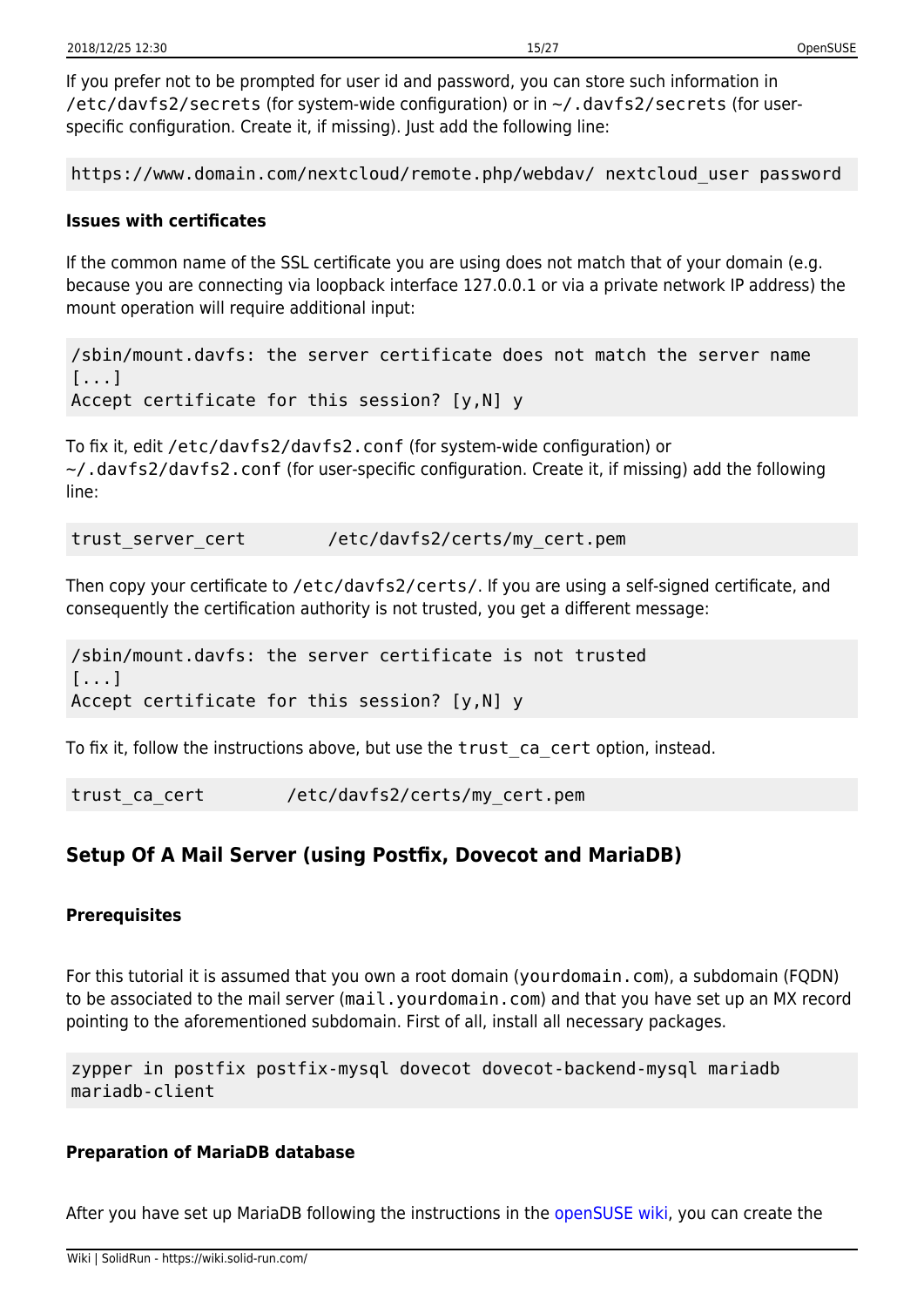```
Last update: 2018/10/22
16:23 products:imx6:software:os:opensuse https://wiki.solid-run.com/doku.php?id=products:imx6:software:os:opensuse
```
mailserver database.

```
mysqladmin -p create mailserver
```
Then you need to create a MariaDB user able to access the *mailserver* database. To do that, log in as MariaDB root user.

mysql -u root -p

After entering the password you should get the MariaDB prompt.

```
Welcome to the MariaDB monitor. Commands end with ; or \qquadq.
Your MariaDB connection id is XXX
Server version: 10.1.25-MariaDB openSUSE package
```
Copyright (c) 2000, 2017, Oracle, MariaDB Corporation Ab and others.

```
Type 'help;' or '\h' for help. Type '\c' to clear the current input
statement.
```

```
MariaDB [(none)]>
```
Create the mailuser with the following command:

```
MariaDB [(none)]> GRANT SELECT ON mailserver.* TO mailuser@localhost
IDENTIFIED BY 'mailpassword';
```
Then update the privileges.

```
MariaDB [(none)]> FLUSH PRIVILEGES;
```
The next step is to create the necessary tables. The first table, named virtual domains contains all authorized domains.

```
CREATE TABLE `mailserver`.`virtual_domains` (
`id` INT NOT NULL AUTO_INCREMENT,
`name` VARCHAR(50) NOT NULL,
PRIMARY KEY (`id`)
) ENGINE=InnoDB DEFAULT CHARSET=utf8;
```
The second one, named virtual users, contains the list of email addresses each associated with a password and a domain.

```
CREATE TABLE `mailserver`.`virtual_users` (
`id` INT NOT NULL AUTO INCREMENT,
`domain_id` INT NOT NULL,
`password` VARCHAR(106) NOT NULL,
`email` VARCHAR(120) NOT NULL,
PRIMARY KEY (`id`),
UNIQUE KEY `email` (`email`),
```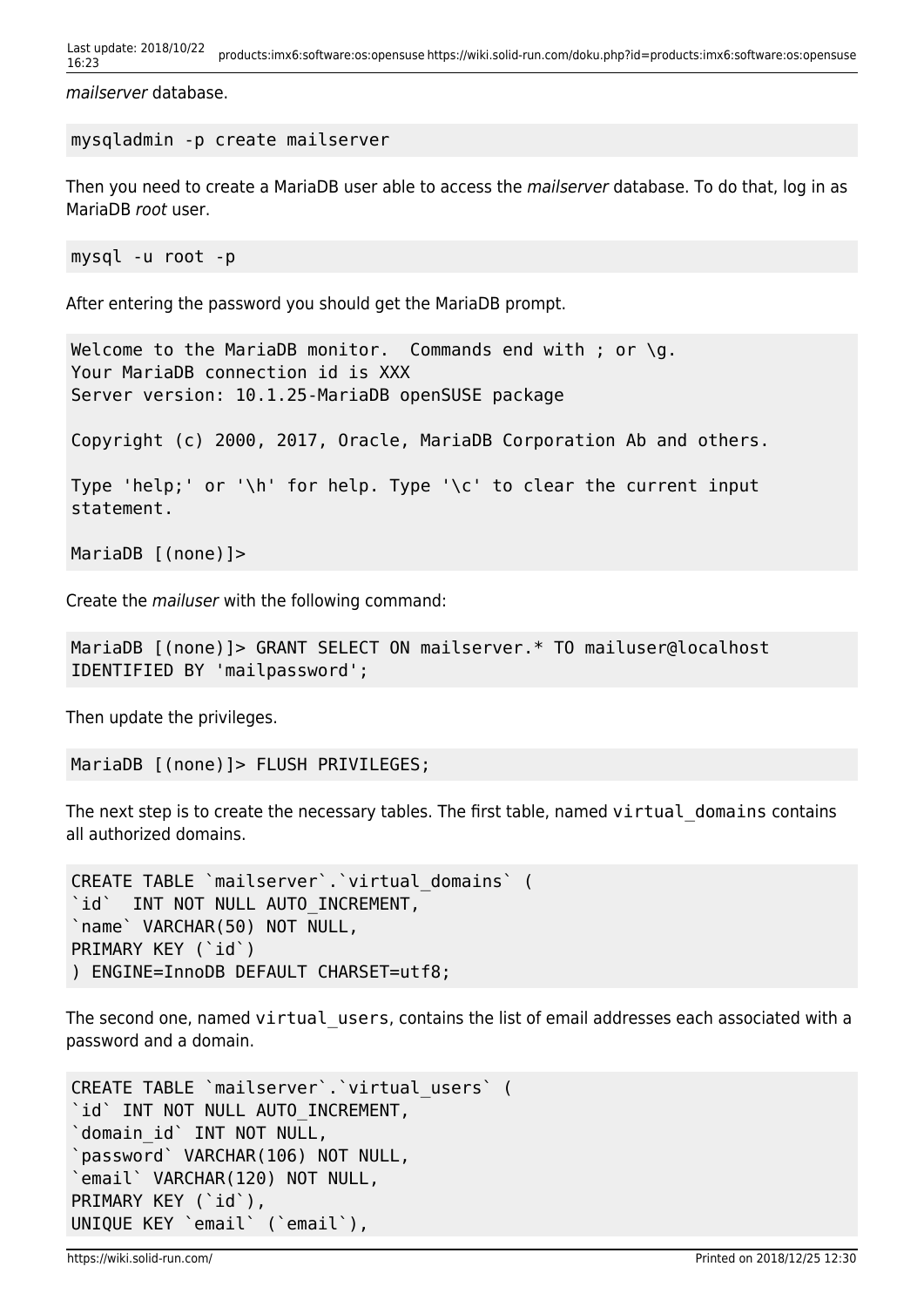```
FOREIGN KEY (domain id) REFERENCES `mailserver`.`virtual domains`(id) ON
DELETE CASCADE
```

```
) ENGINE=InnoDB DEFAULT CHARSET=utf8;
```
The third one, named virtual\_aliases, contains the aliases of each mail user.

```
CREATE TABLE `mailserver`.`virtual_aliases` (
`id` INT NOT NULL AUTO INCREMENT,
`domain_id` INT NOT NULL,
`source` varchar(100) NOT NULL,
`destination` varchar(100) NOT NULL,
PRIMARY KEY (`id`),
FOREIGN KEY (domain_id) REFERENCES `mailserver`.`virtual_domains`(id) ON
DELETE CASCADE
) ENGINE=InnoDB DEFAULT CHARSET=utf8;
```
Now you are ready to fill in the tables with data. First insert the root domain and the subdomain into the virtual domains table.

```
INSERT INTO `mailserver`.`virtual_domains`
(`id` ,`name`)
VALUES
('1', 'yourdomain.com'),
('2', 'mail.yourdomain.com');
```
Then insert the email addresses associated to each domain.

```
INSERT INTO `servermail`.`virtual_users`
('id', 'domain id', 'password' , 'email')
VALUES
('1', '1', ENCRYPT('firstpassword', CONCAT('$6$', SUBSTRING(SHA(RAND()),
-16))), 'email1@yourdomain.com'),
('2', '1', ENCRYPT('secondpassword', CONCAT('$6$', SUBSTRING(SHA(RAND()),
-16))), 'email2@yourdomain.com'),
('3', '2', ENCRYPT('firstpassword', CONCAT('$6$', SUBSTRING(SHA(RAND()),
-16))), 'email1@mail.yourdomain.com'),
('4', '2', ENCRYPT('secondpassword', CONCAT('$6$', SUBSTRING(SHA(RAND()),
-16))), 'email2@mail.yourdomain.com');
```
Finally insert the alias to virtual user mapping into the virtual aliases table.

```
INSERT INTO `servermail`.`virtual_aliases`
('id', 'domain id', 'source', 'destination')
VALUES
('1', '1', 'alias@yourdomain.com', 'email1@yourdomain.com'),
('1', '2', 'alias@mail.yourdomain.com', 'email1@mail.yourdomain.com');
```
After that your database is ready and you can quit.

MariaDB [(none)]> QUIT;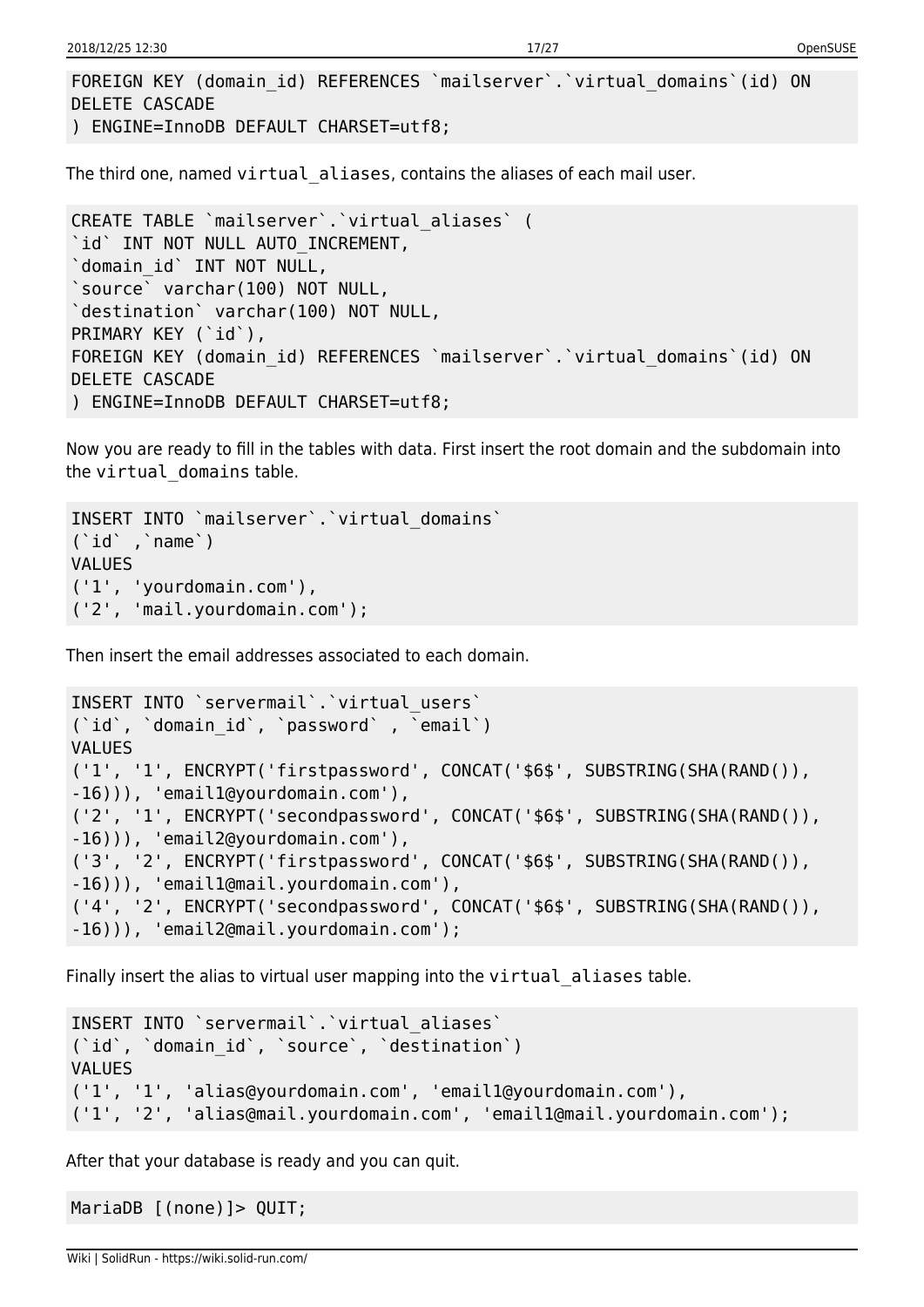```
Last update: 2018/10/22
```
Enable MariaDB at boot with

```
sudo systemctl enable mysql
```
# **Postfix setup**

Just to be on the safe side, back up the original configuration.

```
sudo cp /etc/postfix/main.cf /etc/postfix/main.cf.orig
sudo cp /etc/postfix/master.cf /etc/postfix/master.cf.orig
inet interfaces = all
inet protocols = ipv4myhostname = mail.yourdomain.com
mydomain = yourdomain.com
myorigin = $mydomain
mydestination = localhost
smtpd tls security level = may
smtpd_tls_cert_file = /path/to/your/cert/yourcert.pem
smtpd tls key file = /path/to/your/privkey/yourprivkey.pem
smtpd_use_tls=yes
smtpd tls auth only = yes
smtpd_sasl_type = dovecot
smtpd sasl path = private/authsmtpd sasl auth enable = yes
smtpd recipient restrictions =
permit_sasl_authenticated,permit_mynetworks,reject_unauth_destination
```
Then we need to tell postfix to deliver the mail to dovecot for all virtual domains, users and aliases listed inside the MariaDB tables. The parameters to get the information from the database are stored in separated configuration files.

```
virtual\ tranport = lmtp:unix:private/dovecot-lmtpvirtual mailbox domains = mysql:/etc/postfix/mysql virtual domains maps.cf
virtual mailbox maps = mysql:/etc/postfix/mysql virtual mailbox maps.cf
virtual alias maps = mysql:/etc/postfix/mysql virtual alias maps.cf
```

```
Now edit /etc/postfix/mysql_virtual_domains_maps.cf,
/etc/postfix/mysql_virtual_mailbox_maps.cf, and
/etc/postfix/mysql_virtual_alias_maps.cf so that they have the following content.
```

```
sudo vi /etc/postfix/mysql_virtual_domains_maps.cf
```

```
user = mailuser
password = mailpassword
hosts = localhostdbname = mailserver
query = SELECT 1 FROM virtual_domains WHERE name='%s'
```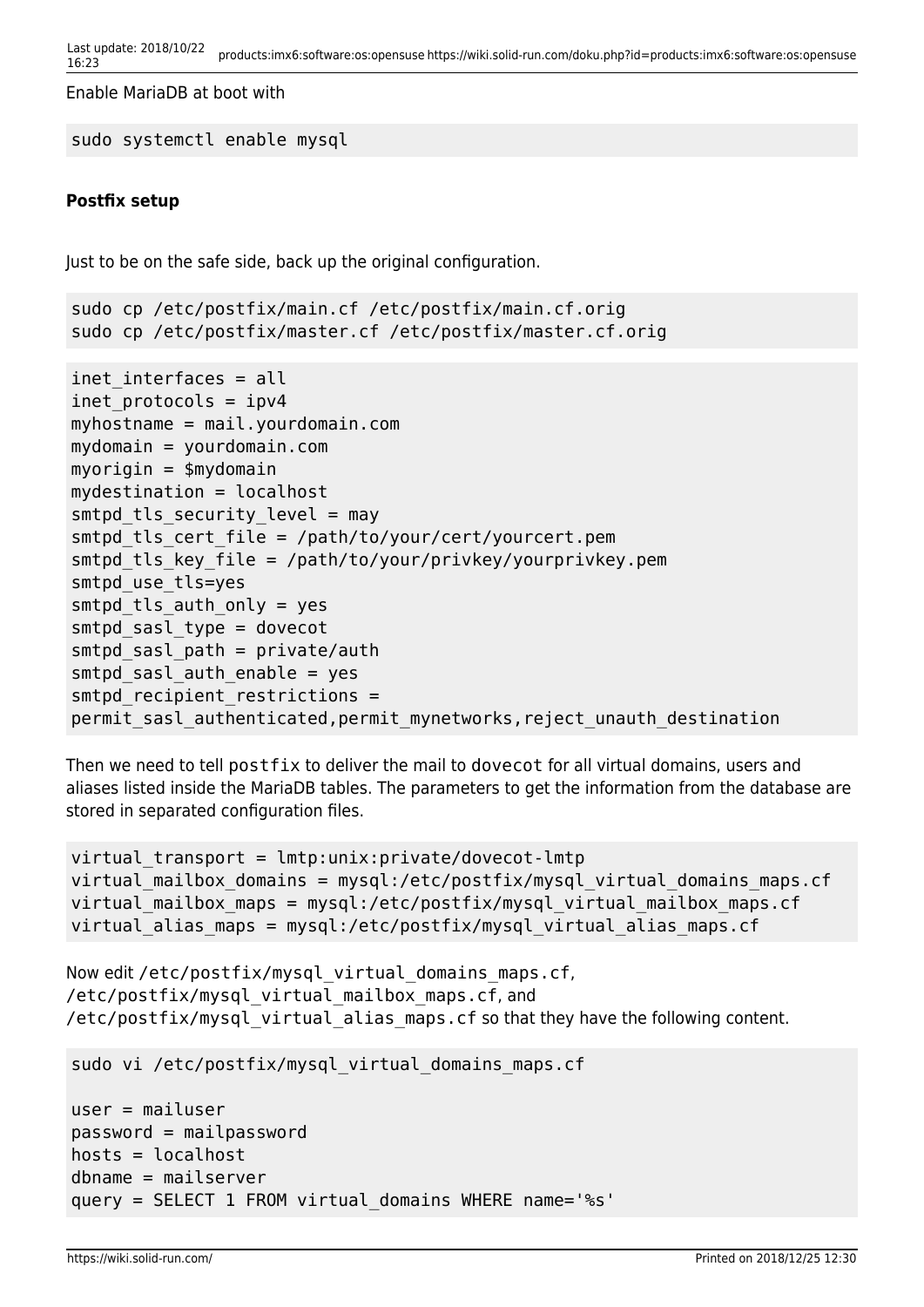```
sudo vi /etc/postfix/mysql_virtual_mailbox_maps.cf
user = mailuser
password = mailpassword
hosts = localhostdbname = mailserver
query = SELECT 1 FROM virtual_users WHERE email='%s'
sudo vi /etc/postfix/mysql_virtual_alias_maps.cf
user = mailuser
password = mailpassword
hosts = localhostdbname = mailserver
query = SELECT destination FROM virtual_aliases WHERE source='%s'
```
Then edit the submission section of /etc/postfix/master.cf as follows:

```
submission inet n - n - - - smtpd
    -o syslog_name=postfix/submission
    -o smtpd_tls_security_level=encrypt
    -o smtpd_sasl_auth_enable=yes
# -o smtpd tls auth only=yes
# -o smtpd_reject_unlisted_recipient=no
# - o
smtpd client restrictions=$mua client restrictionsemail1@yourdomain.com
# -o smtpd_helo_restrictions=$mua_helo_restrictions
# -o smtpd sender restrictions=$mua sender restrictions
# -o smtpd recipient restrictions=
    -o smtpd_relay_restrictions=permit_sasl_authenticated,reject
# -o milter macro daemon name=ORIGINATING
```
At this point you are ready to start (if not yet) postfix and enable it at boot time.

sudo systemctl start postfix sudo systemctl enable postfix

You can check whether postfix is able to query the mailserver MariaDB database with the following commands. email1@yourdomain.com

```
postmap -q yourdomain.com mysql:/etc/postfix/mysql_virtual_domains_maps.cf
postmap -q email1@yourdomain.com
mysql:/etc/postfix/mysql_virtual_mailbox_maps.cf
postmap -q alias@yourdomain.com
mysql:/etc/postfix/mysql_virtual_alias_maps.cf
```
The result of the first two commands should be '1', while the result of the last should be 'email1@yourdomain.com'. If so, the setup of postfix is done.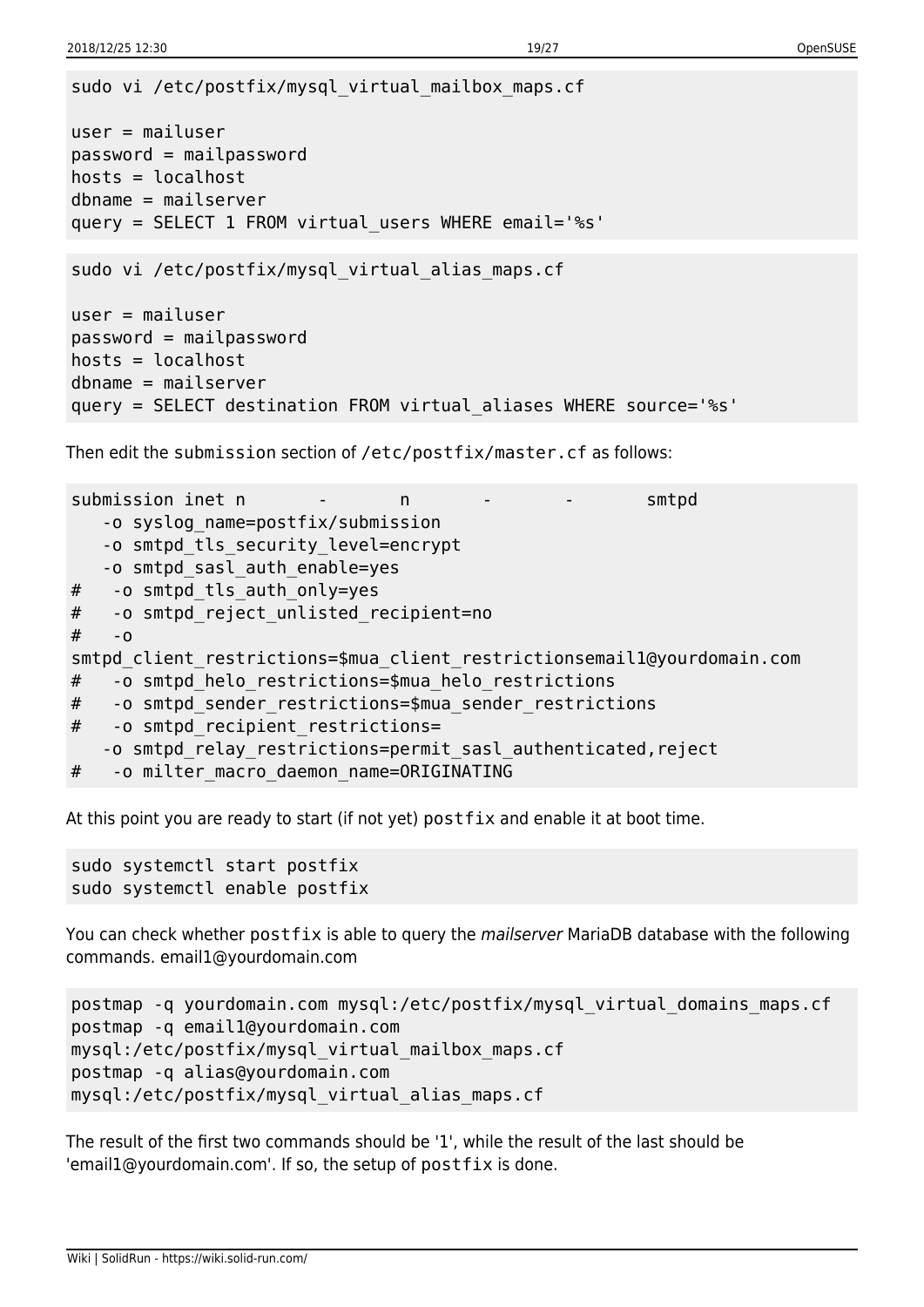#### **Dovecot setup**

Again, just to be on the safe side, back up the original configuration.

```
sudo cp /etc/dovecot/dovecot.conf /etc/dovecot/dovecot.conf.orig
sudo cp /etc/dovecot/conf.d/10-mail.conf /etc/dovecot/conf.d/10-
mail.conf.orig
sudo cp /etc/dovecot/conf.d/10-auth.conf /etc/dovecot/conf.d/10-
auth.conf.orig
sudo cp /etc/dovecot/dovecot-sql.conf.ext /etc/dovecot/dovecot-
sql.conf.ext.orig
sudo cp /etc/dovecot/conf.d/10-master.conf /etc/dovecot/conf.d/10-
master.conf.orig
sudo cp /etc/dovecot/conf.d/10-ssl.conf /etc/dovecot/conf.d/10-ssl.conf.orig
```
Then edit /etc/dovecot/dovecot.conf, uncomment the protocol setting.

```
sudo vi /etc/dovecot/dovecot.conf
```

```
protocols = imap pop3 lmtp
```
In /etc/dovecot/conf.d/10-mail.conf define the mail location, the mail privileged group and enable the vmail user to login.

```
sudo vi /etc/dovecot/conf.d/10-mail.conf
```

```
mail location = maildir:/srv/maildirs/%d/%n
mail privileged group = mail
first valid uid = 303last valid uid = 303first valid qid = 303last valid gid = 303
```
Create the maildirs directory and its substructure.

```
sudo mkdir -p /srv/maildirs/yourdomain.com/{email1,email2}
sudo chown -R vmail:vmail /srv/maildirs/
```
Then edit /etc/dovecot/conf.d/10-auth.conf to enable MariaDB authorization.

sudo vi /etc/dovecot/conf.d/10-auth.conf

```
disable plaintext auth = yes
auth mechanisms = plain login
#!include auth-system.conf.ext
!include auth-sql.conf.ext
```
In /etc/dovecot/conf.d/auth-sql.conf.ext edit the passdb and the userdb sections.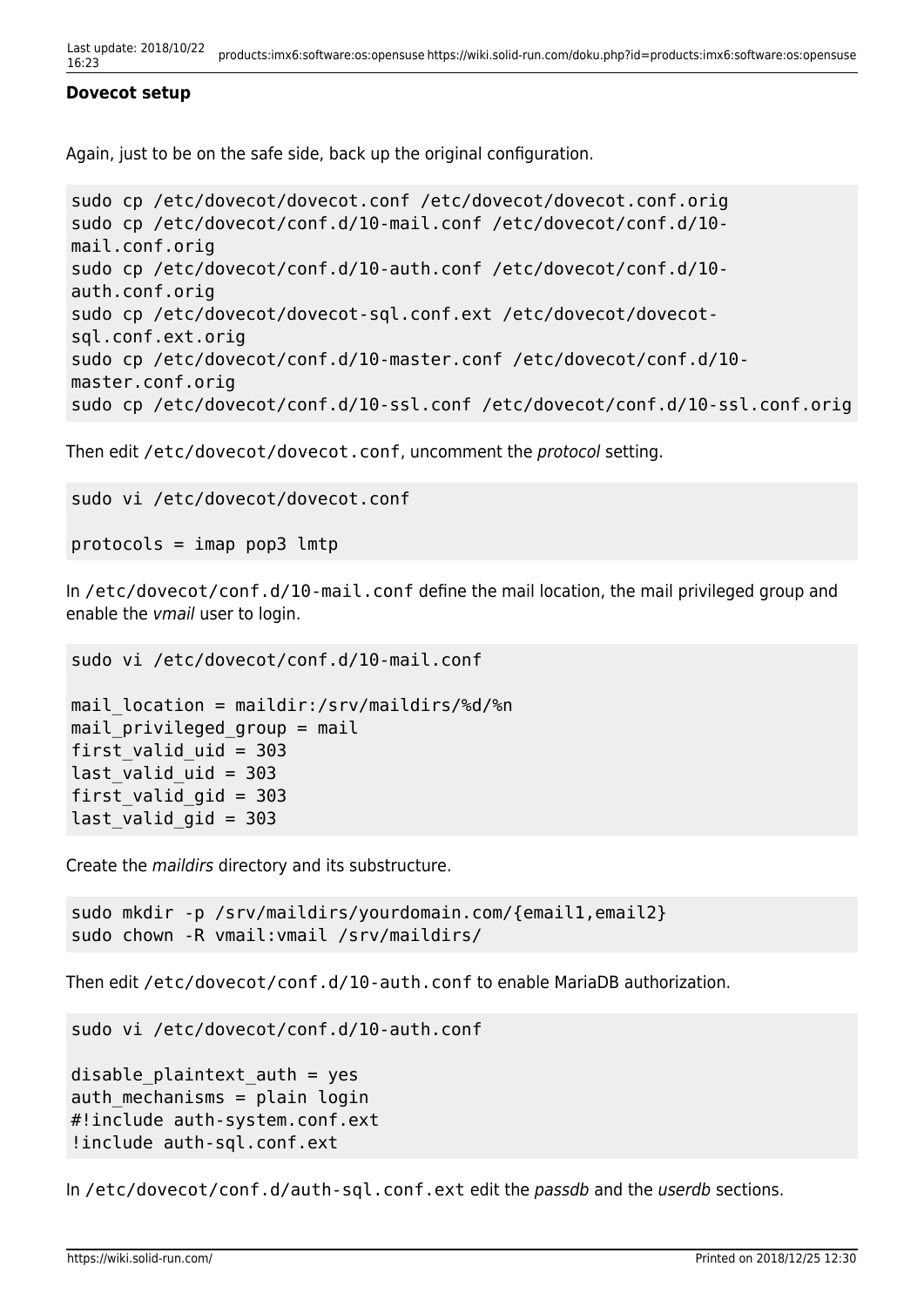```
sudo vi /etc/dovecot/conf.d/auth-sql.conf.ext
passdb {
   driver = sql
   # Path for SQL configuration file, see example-config/dovecot-sql.conf.ext
   args = /etc/dovecot/dovecot-sql.conf.ext
}
userdb {
   driver = static
   args = uid=vmail gid=vmail home=/srv/maildirs/%d/%n
}
```
The parameters to connect to mailserver database are stored in /etc/dovecot/dovecotsql.conf.ext. Uncomment and/or edit as follows:

sudo vi /etc/dovecot/dovecot-sql.conf.ext

```
driver = mysql
connect = host=127.0.0.1 dbname=mailserver user=mailuser
password=mailpassword
default_pass_scheme = SHA512-CRYPT
password_query = SELECT email as user, password FROM virtual_users WHERE
email='%u';
```
Then change the ownership and the group of the dovecot folder to *vmail* user.

```
sudo chown -R vmail:dovecot /etc/dovecot
sudo chmod -R o-rwx /etc/dovecot
```
Edit as follows the service imap-login, service lmtp, service auth, and service auth-worker sections in /etc/dovecot/conf.d/10-master.conf.

```
sudo vi /etc/dovecot/conf.d/10-master.conf
service imap-login {
   inet_listener imap {
   port = 0 }
   inet_listener imaps {
   #port = 993#ssl = yes }
  # Number of connections to handle before starting a new process. Typically
 # the only useful values are 0 (unlimited) or 1. 1 is more secure, but 0
  # is faster. <doc/wiki/LoginProcess.txt>
 #service count = 1
```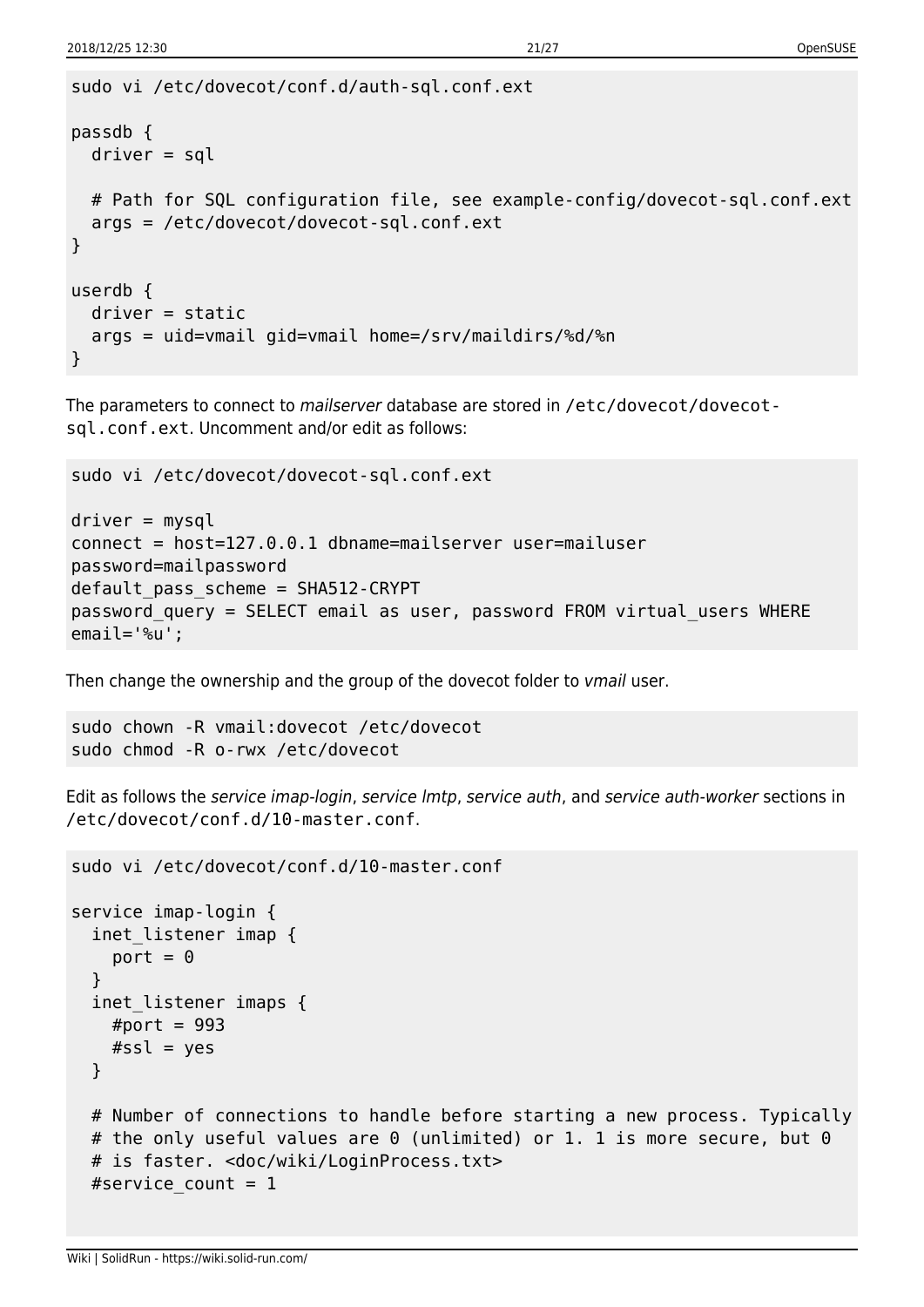```
16:23 products:imx6:software:os:opensuse https://wiki.solid-run.com/doku.php?id=products:imx6:software:os:opensuse
   # Number of processes to always keep waiting for more connections.
  #process min avail = 0# If you set service count=0, you probably need to grow this.
  #vsz limit = $default vsz limit
}
service lmtp {
  unix listener /var/spool/postfix/private/dovecot-lmtp {
    mode = 0600user = postfixqroup = postfix }
   # Create inet listener only if you can't use the above UNIX socket
  #inet listener lmtp {
     # Avoid making LMTP visible for the entire internet
    #address =#port = #}
}
service auth {
   # [...]
   unix_listener /var/spool/postfix/private/auth {
    mode = 0666user = postfixqroup = postfix }
   unix_listener auth-userdb {
     mode = 0600
    user = vmail }
   # Postfix smtp-auth
   #unix_listener /var/spool/postfix/private/auth {
  # mode = 0666
   #}
   # Auth process is run as this user.
  user = dovecot}
service auth-worker {
   # Auth worker process is run as root by default, so that it can access
  # /etc/shadow. If this isn't necessary, the user should be changed to
  # $default internal user.
  user = vmail}
```
Last update: 2018/10/22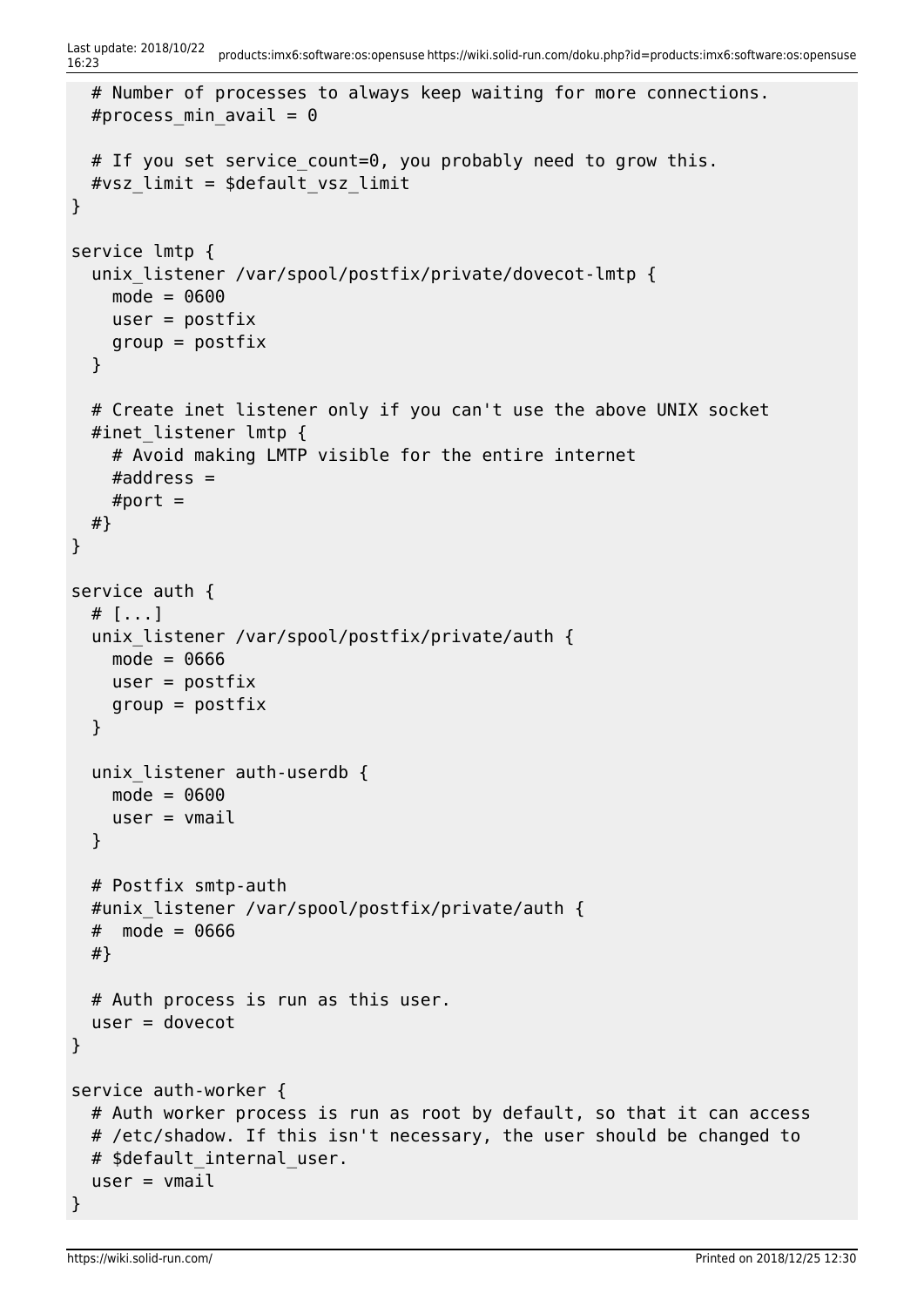Finally edit /etc/dovecot/conf.d/10-ssl.conf to define name and location of your certificate and private key.

```
sudo vi /etc/dovecot/conf.d/10-ssl.conf
```
ssl cert = </path/to/your/cert/yourcert.pem ssl\_key = </path/to/your/privkey/yourprivkey.pem

Start dovecot.

sudo systemctl start dovecot

Well done! Now you can configure your email client as follows:

- username: email1@yourdomain.com
- password: email1's password
- IMAP: yourdomain.com
- SMTP: yourdomain.com

# **13.2**

# **Installation**

# **Install using Ignition**

OpenSUSE can be installed using the [Ignition installer](https://wiki.solid-run.com/doku.php?id=products:imx6:software:os:ignition). Flash Ignition to an SD card, then use Ignition to download and install OpenSUSE automatically. As an alternative, get the images directly from [http://files.jm0.eu/suse/,](http://files.jm0.eu/suse/) unpack and write to your sdcard.

# **Repositories**

# **BSP**

The BSP repository will provide a set of packages required by the Cubox-i and Hummingboard to operate properly which cannot be included in openSUSE for license reasons or required patches.

```
sudo zypper ar -f http://repo.maltegrosse.de/suse/13.2/bsp cuboxi/ bsp-
cuboxi-13.2
```
# **Packman**

##TODO##

# **Wifi**

The Wireless LAN chip requires non-free firmware files which are part of openSUSE 13.2, as well as firmware configuration files that you can install from the BSP repository: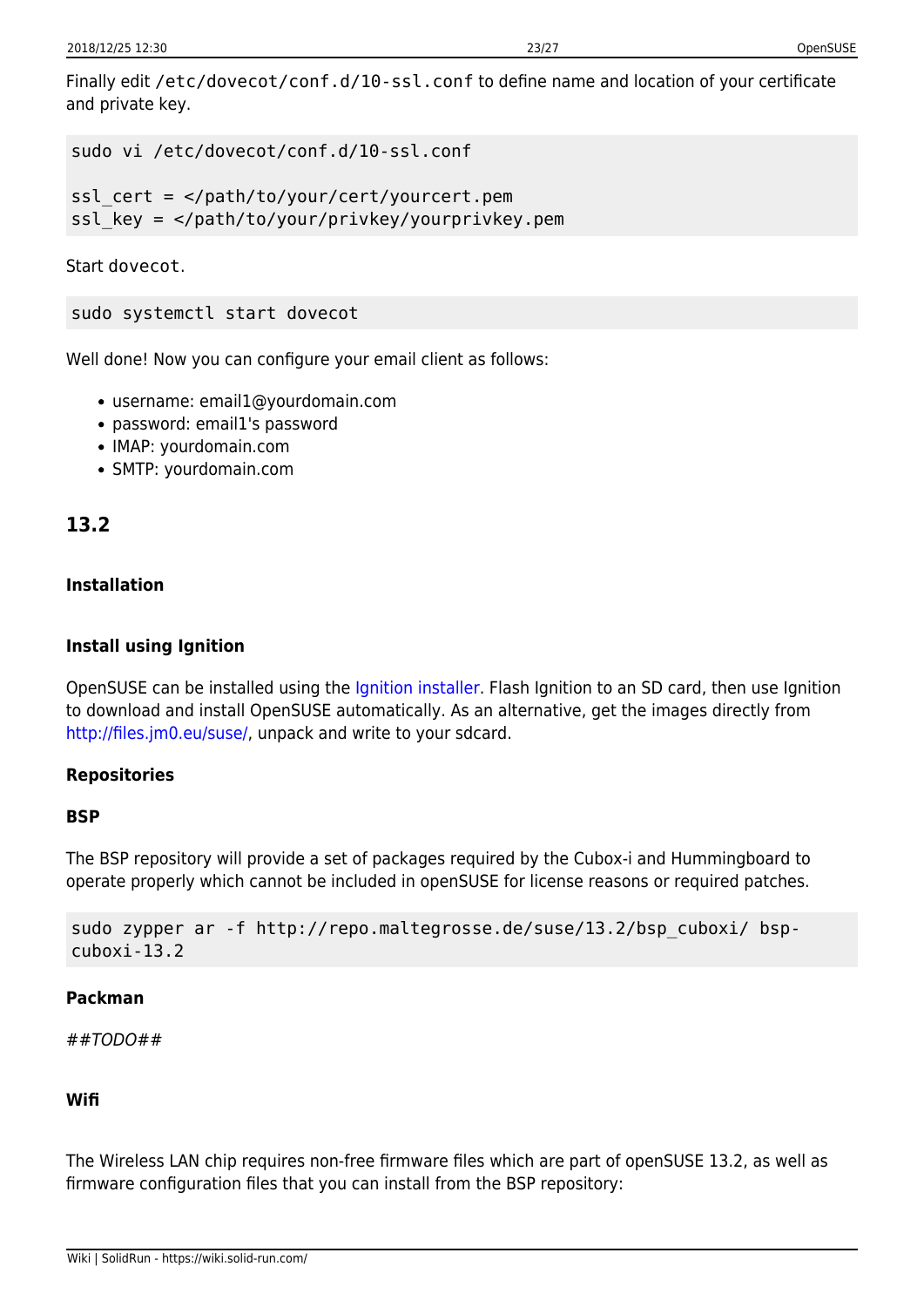sudo zypper install cuboxi-firmware-wifi-config

# **Bluetooth**

The bluetooth chip requires a firmware which is not part of openSUSE 13.2. You can install it from the BSP repository:

sudo zypper install cuboxi-firmware-bluetooth

In addition, the patchram utility has to be run.

##TODO: document patchram usage##

# **13.1**

#### **Working Features**

- resizes rootfs automatically to use the complete SD-Card
- creates 512 MB swap partition
- Yast2 Firstboot Setup
- Accelerated OpenGL-ES

# **Installation**

You can get the openSUSE images at <http://files.jm0.eu/suse/>. Unpack and [write to sdcard](https://wiki.solid-run.com/doku.php?id=products:imx6:overview:flashsdcard) using dd or win32diskimager.

#### **Downloading manually**

#### **JeOS**

This is a minimal commandline image to be used for servers or custom applications: [openSUSE-13.1-](http://files.jm0.eu/suse/openSUSE-13.1-ARM-JeOS-cuboxi.armv7l-1.12.1-Build68.2.raw.xz) [ARM-JeOS-cuboxi.armv7l-1.12.1-Build68.2.raw.xz](http://files.jm0.eu/suse/openSUSE-13.1-ARM-JeOS-cuboxi.armv7l-1.12.1-Build68.2.raw.xz) Use an SD-Card >= 2GB;

Be sure to attach a screen and keyboard at least during the first boot, to run the graphical yast wizard. If you need to go headless, you can follow these instructions for raspberry pi: [rpi headless](http://en.opensuse.org/HCL:Raspberry_Pi#Using_the_system_headless) [setup](http://en.opensuse.org/HCL:Raspberry_Pi#Using_the_system_headless)

# **E17**

This is a desktop image featuring the Enlightenment 17 Desktop Environment: [openSUSE-13.1-ARM-](http://files.jm0.eu/suse/openSUSE-13.1-ARM-E17-cuboxi.armv7l-1.12.1-Build68.2.raw.xz)[E17-cuboxi.armv7l-1.12.1-Build68.2.raw.xz](http://files.jm0.eu/suse/openSUSE-13.1-ARM-E17-cuboxi.armv7l-1.12.1-Build68.2.raw.xz) Use an SD-Card  $>= 4GB$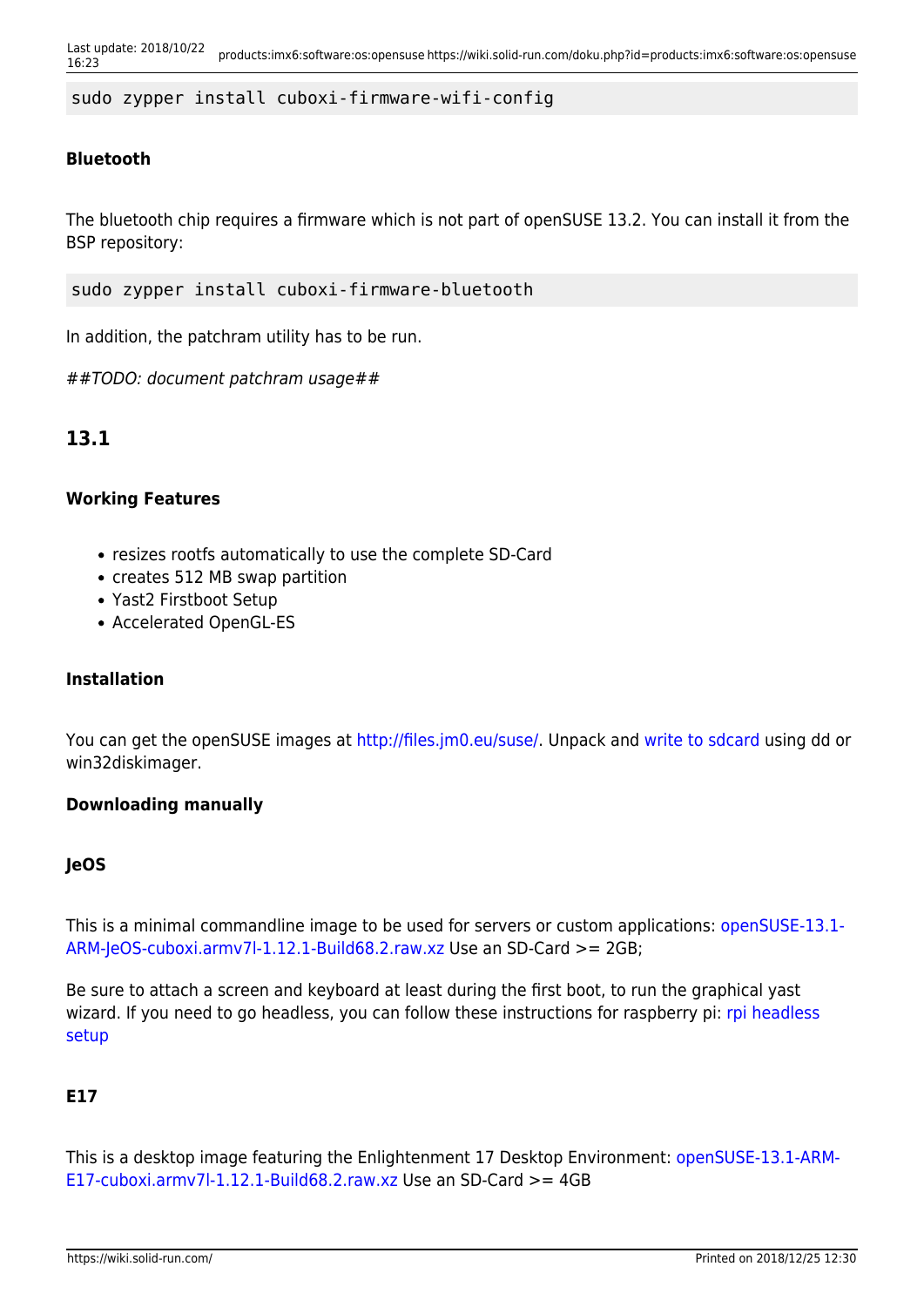#### **XFCE**

This is a desktop image featuring the XFCE Desktop Environment:[openSUSE-13.1-ARM-XFCE](http://files.jm0.eu/suse/openSUSE-13.1-ARM-XFCE-cuboxi.armv7l-1.12.1-Build68.2.raw.xz)[cuboxi.armv7l-1.12.1-Build68.2.raw.xz](http://files.jm0.eu/suse/openSUSE-13.1-ARM-XFCE-cuboxi.armv7l-1.12.1-Build68.2.raw.xz) Use an SD-Card  $>= 4GB$ 

#### **Installing manually**

Simply write the downloaded image to your sdcard after uncompressing. This can be done in one step on Unix systems:

xzcat <yourimage.xz> | sudo dd of=/dev/sdX bs=1M; sync

yourimage.xz should be the file you downloaded and sdX the name of your sdcard device.

#### **Network Time**

The latest images all have ntp configured to update the time at every startup and at runtime. It will start to magically work right after the firstboot yast wizard is done. If you want to configure ntp yourself, simpyl use YaST:

```
 # Install yast ntp module
sudo zypper install --no-recommends yast2-ntp-client
 # Configure NTP within yast CLI interface
sudo /sbin/yast ntp-client
# Or you can run the graphical YaST from your start menu, or with this
command:
xdg-su -c "/sbin/yast2 ntp-client"
```
You will want to ignore the message that ntp.conf has been changed externally and continue.

#### **OpenGL-ES**

The Cubox-i contains an OpenGL-ES capable GPU by Vivante. Freescale provides binary-only implementations of Graphics libraries including but not limited to OpenGL 2, OpenGL-ES, EGL and OpenCL. The OpenGL implementation is rather rudimentary right now and not officially supported by Vivante. So far it has proven to be sufficient for running glxgears, and even bzflag has been running(only at 7fps, but thats not too bad). The OpenGL-ES implementations should be good but I have not done any thorough testing on them.

The Binary-only libraries for the Vivante GC2000 and GC880as contained in the i.MX6 SoCs can be installed by executing the following commands:

```
 # Add repository with the vivante packages
sudo zypper ar -f -G http://vps.jm0.eu/vivante vivante
```
# install the required vivante libraries, the xorg driver, and a suitable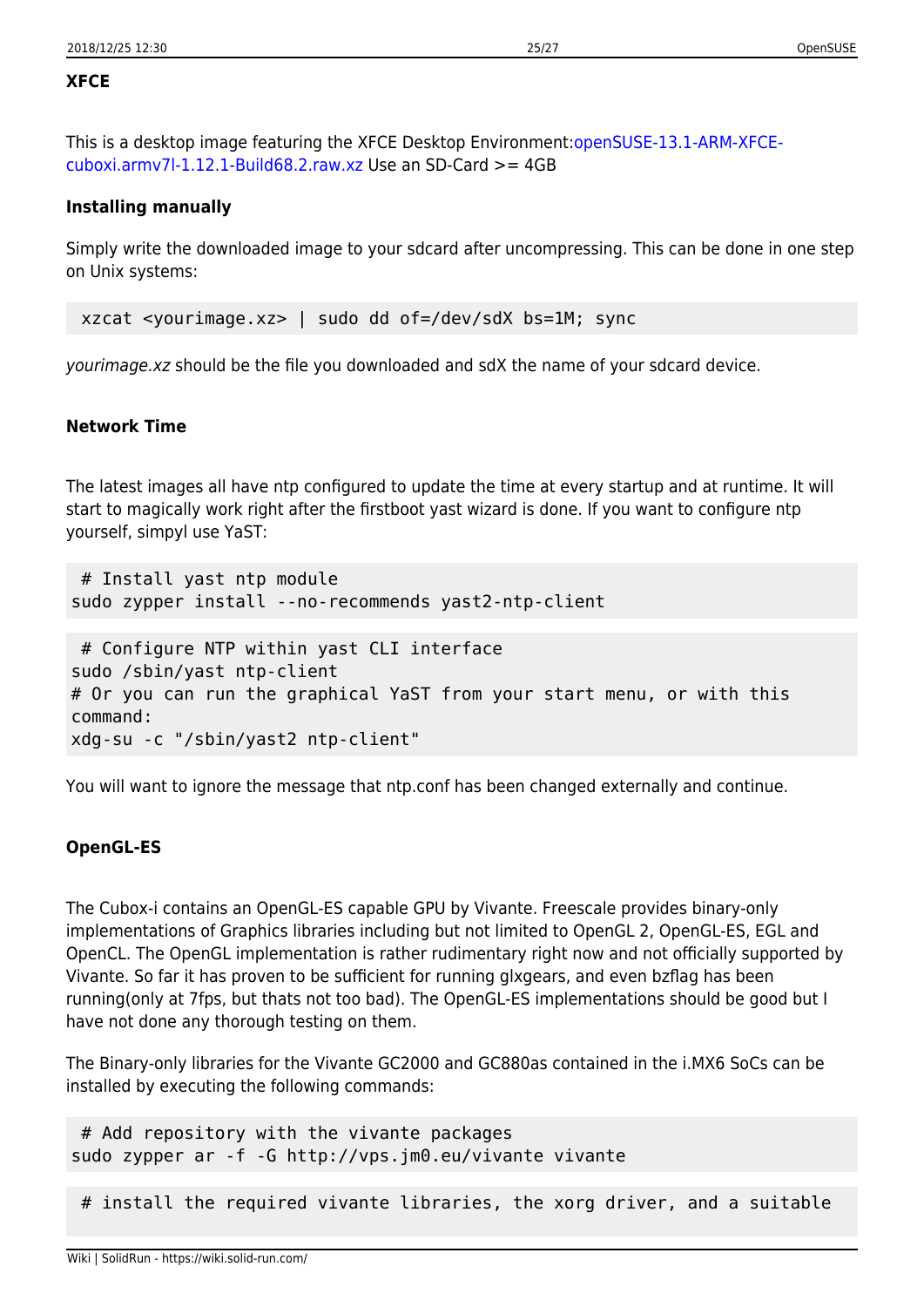Last update: 2018/10/22 16:23 products:imx6:software:os:opensuse https://wiki.solid-run.com/doku.php?id=products:imx6:software:os:opensuse

```
xorg config file
sudo zypper install --no-recommends xf86-video-vivante-3.10.17-1.0.1
vivante-xorg-config \
      gpu-viv-bin-mx6q-3.10.17-1.0.1-{dri-x11,libEGL-x11,libGAL-x11,libGL-
x11,libGLSLC,libGLESv1_CM,libGLESv2-x11}
# OPTIONALLY install these vivante libraries too
sudo zypper install --no-recommends \
      gpu-viv-bin-mx6q-3.10.17-1.0.1-
{libCLC,libGLES_CM,libOpenCL,libOpenVG_355,libVDK,libVIVANTE-x11}
```
Now, that was not enough! On openSUSE its a convention that users who need access to graphics hardware have to be in the video group. So, to make use of the graphics libraries, add yourself to the video group:

```
sudo /usr/sbin/usermod -a -G video <youruser>
```
I now suggest to make a reboot to make sure the system including the GPU is in a sane state.

Now you should have working OpenGL-ES, have fun with it!

#### **Web Browser**

Neither Mozilla Firefox nor Google Chrome are part of OpenSUSE 13.1 for arm. When openSUSE 13.1 was released, it was impossible to build them on the arm build bots because they took \*very\* long to build and required far too much RAM. At least Mozilla Firefox is expected to be included in openSUSE 13.2, chrome will likely not build on arm for quite a while.

#### **Mozilla Firefox**

Meanwhile, firefox can be built on x86 using qemu and a chroot, and I have created a repository with the latest Firefox package, and included it in the latest images.

A note about WebGL: You can enable webgl in about:config, but I recommend not to do it! The spinning cube demo at get.webgl.org works fine, but anything more advanced will cause your browser to crash. I have no idea why and I would have expected it to just work.

#### **Hardware-accelerated Video De- and Encoding**

The i.MX6 SoC has a VPU unit that can process h.264 and VC1. Freescale provides libraries to naje use of the VPU, and these can now be installed from the vivante repository above like this:

```
sudo zypper install --no-recommends firmware-imx-vpu libvpu libfslvpuwrap
gstreamer-plugins-1.0-imx
```
I suggest to also install the OpenGL-ES packages from above.

A simple way to test playback is this:

gst-launch-1.0 playbin uri=file://\$PWD/yourvideo.mp4